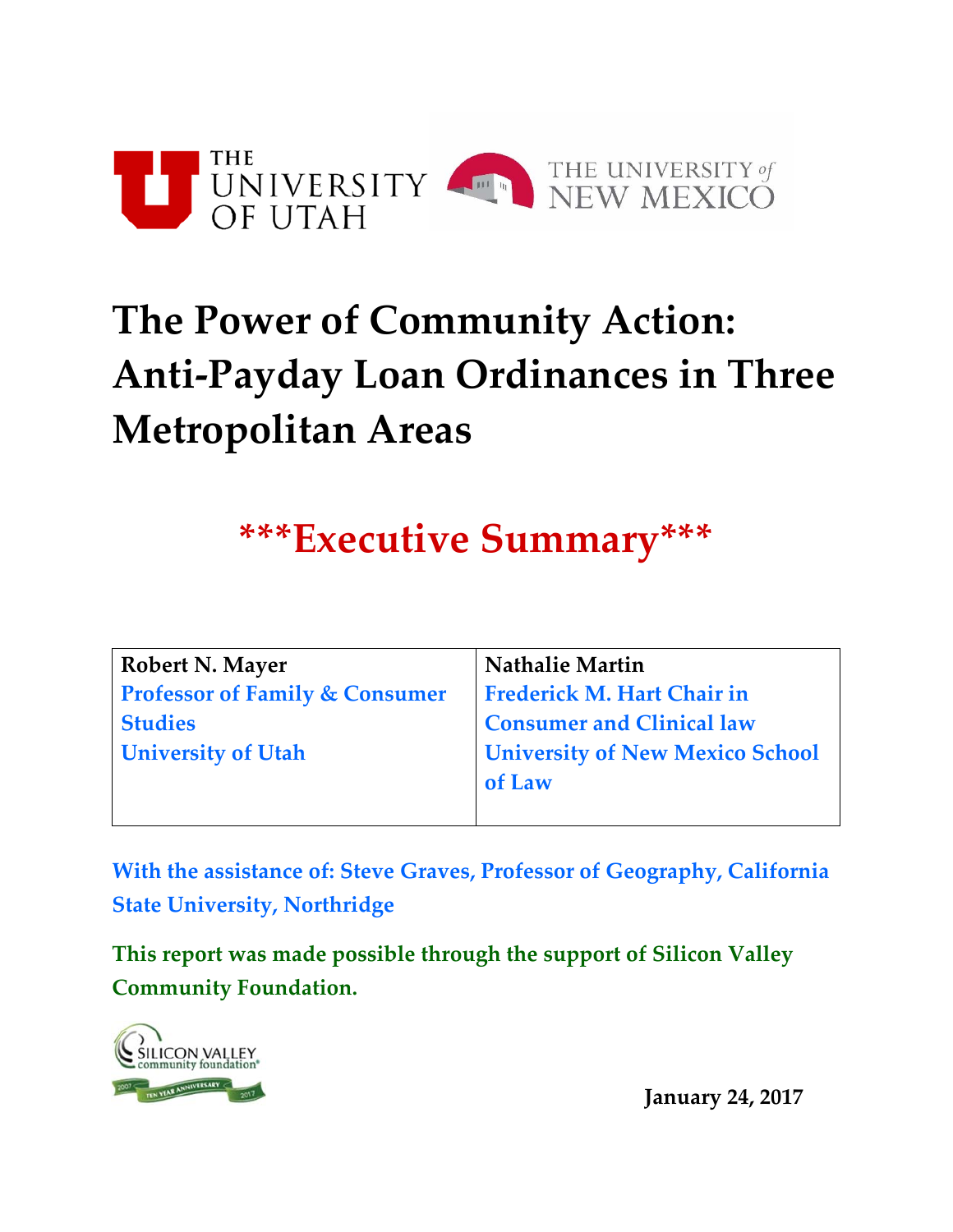## **Executive Summary**

The purpose of this report is to describe and assess campaigns to curb payday lending in three localities: Salt Lake County, Utah; Dallas, Denton, and Tarrant counties in Texas; and Santa Clara and San Mateo counties in California ("Silicon Valley").<sup>1</sup>

This report builds on two previously published "how to" guides for individuals and organizations wishing to address payday lending with the tools available to local governments. The report adds breadth and depth to these guides by documenting several city-specific campaigns from start to finish. The report goes inside these campaigns through interviews with key leaders and their allies.

The overall report consists of five major parts. This, the first part, summarizes the entire project. We begin by arguing that local ordinances to restrict payday lending are part of a larger social movement. We then describe the contributions of two previous efforts to understand the components of successful ordinance campaigns. Next, we explain the methodology used in this report. We then discuss five basic components of ordinance campaigns and these components can vary, and we summarize the many impacts of ordinance campaigns. Finally, we provide recommendations for future campaigns to enact local payday ordinances and offer some concluding observations.

Behind this summary is a longer report with four additional sections. The first three sections provide our detailed findings regarding the campaigns in Salt Lake, Silicon Valley, and Dallas.<sup>2</sup> The final section describes the impacts these campaigns have had on subsequent legal action, public opinion, the advocacy organizations themselves, and the individuals behind those organizations. We hope these additional details will be of interest in municipalities across the country where citizens wish to address payday lending and other issues through local ordinances.

## **The New Fair Lending Movement**

We conceive of the anti-payday lending campaigns described in this report as part of a social movement that we call the New Fair Lending Movement (NFLM). One could argue that what we identify as a social movement is better understood as an alliance among organizations with overlapping interests in a large number of financial products: credit cards, checking account overdrafts, international remittances, payday and auto title loans, student loans, tax refund anticipation loans, rent-to-own services, car loans, and mortgages. Moreover, the people and organizations that constitute the NFLM as we identify it do not necessarily think of themselves as belonging to a new and distinct social movement. We contend, however, that the term "movement" is justified when individuals and organizations have worked together for more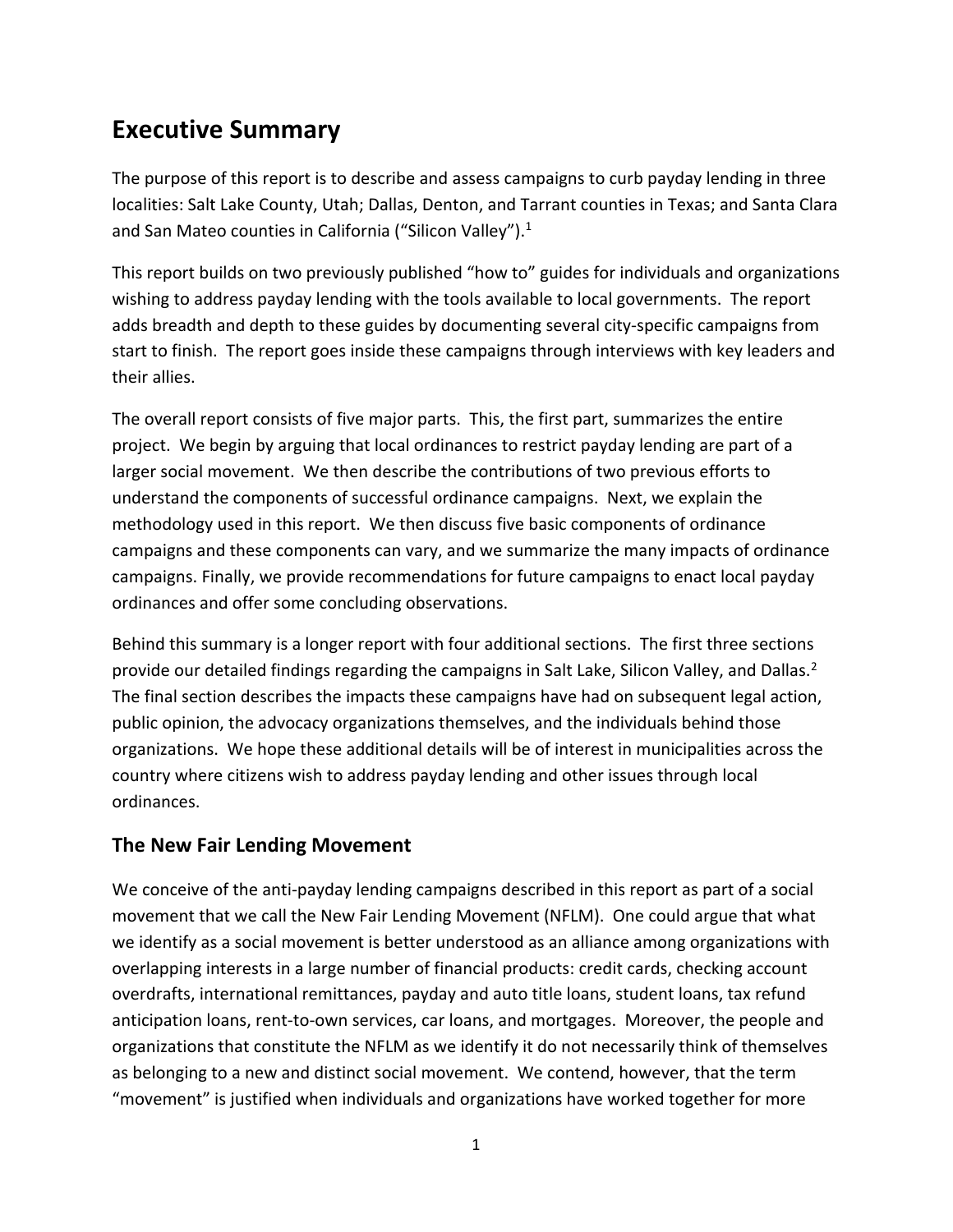than twenty years on a coherent set of issues and created durable mechanisms of coordination.3

The NFLM is an extension of what might be called the "old" or "original" Fair Lending Movement. This movement focused primarily on racial discrimination in housing markets and the pernicious effects of segregation and redlining.<sup>4</sup> Although this movement's roots stretch back to before World War II, it blossomed in the late 1960s and 1970s and was strongly influenced by the Civil Rights Movement.<sup>5</sup> The NAACP and the Leadership Conference on Civil and Human Rights are venerable members of this movement (and continue to be important in pursuing fair lending today). This movement's major achievements include passage of the Fair Housing Act in 1968, the Equal Credit Opportunity Act in 1974, the Home Mortgage Disclosure Act in 1975, and the Community Reinvestment Act of 1977.

The growth of the markets for subprime mortgages as well as payday, auto title, and tax refund anticipation loans during the 1990s precipitated the New Fair Lending Movement.<sup>6</sup> Although communities of color are often targeted by these lenders, the NFLM views fair lending as a challenge for a wider swath of the population than its predecessor movement. For example, members of the armed services, regardless of race and ethnicity, often find themselves trapped in high-cost loans, even after an interest rate limit of 36% was set by 2006 federal legislation. Senator Elizabeth Warren, perhaps the most prominent member of the NFLM, has attempted to frame fair lending as a problem of the working class *and* the middle class.7 The NFLM goes beyond an attack on racial discrimination to a more generic critique of products whose cost is viewed as outrageous and whose structure virtually assures that loans blow up the budget of borrowers (e.g., adjustable rate mortgages with no down payment and minimal underwriting).

Whereas the NFLM made some progress prior to the Financial Crisis that peaked in 2008, (e.g., North Carolina's 1999 law limiting mortgage fees and banning prepayment penalties; the federal Fair and Accurate Credit Transactions Act of 2003; Georgia's 2004 ban on payday loans; the Military Lending Act of 2006) most of the gains occurred after the economic meltdown. The signal achievement of the new movement was the creation of the Consumer Financial Protection Bureau as part of the Dodd-Frank Wall Street Reform and Consumer Protection Act of 2010.<sup>8</sup> Other victories at the federal level include passage of the Credit CARD Act in 2009 and the announcement by the Internal Revenue Service in 2010 that it would no longer facilitate refund anticipation loans by providing tax preparers with a "debt indictor" showing whether a filer owed back taxes or other debts.

The participants in the NFLM are far more varied than those in the original Fair Lending Movement. Some organizations that take part in the NFLM, such as the National People's Action and Woodstock Institute, have their roots in the 1970s, and they retain a strong emphasis on racial equality in mortgage lending. Others, such as the Center for Responsible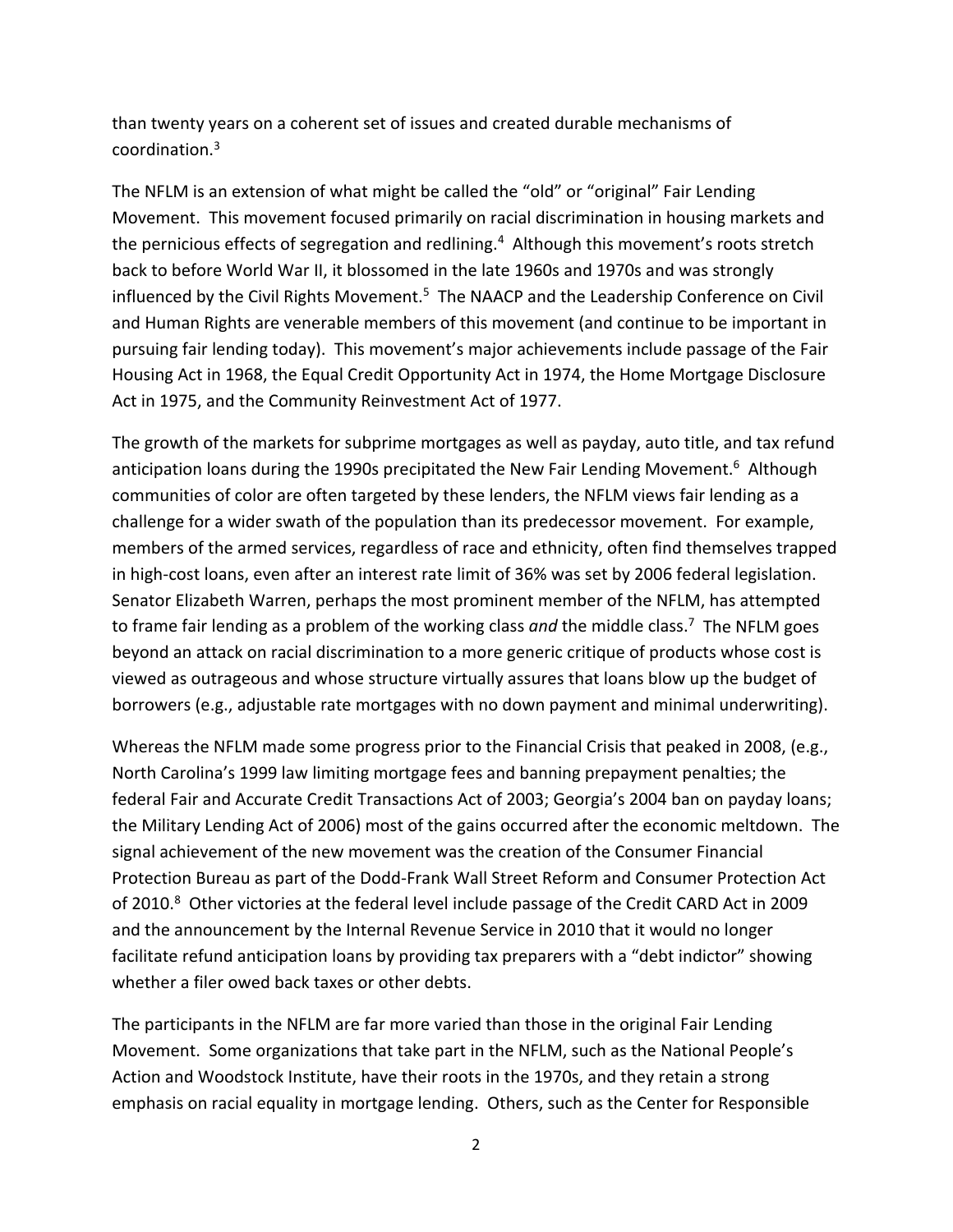Lending, and the National Community Reinvestment Coalition, are newer but grow out of the same mortgage-focused tradition. These organizations have, however, broadened their concern beyond mortgages to other financial products that "strip wealth" in communities of color.<sup>9</sup> Other participants in the NFLM, including Consumers Union, Consumer Federation of America, and National Consumer Law Center, have a long-standing record of attention to fair lending in both mortgage and non-mortgage markets.

Interestingly, the NFLM has attracted the participation of organizations with little or no ties to the original Fair Lending Movement: religious organizations, credit unions, social service agencies, youth leadership groups, research centers, and community foundations. The organizational breadth of the NFLM is exemplified in a recent letter to Richard Cordray, director of the Consumer Financial Protection Bureau. The letter, which urged promulgation of a strong payday lending rule, was signed by *762* civil rights, consumer, labor, faith, veterans, seniors, business, and community organizations from all fifty states.<sup>10</sup>

The NFLM is largely decentralized, but there are three mechanisms for information sharing and coordination. First, since 1999, there has been a listserv related to payday lending activity around the country. It began with six participants and now has approximately four hundred participants representing two hundred organizations.<sup>11</sup> Second, beginning in 2004, there has been an annual "summit" for activists interested in high-cost credit issues. The summit takes place in early December in Washington, DC, and it draws organizations from across the United States. The meeting provides an opportunity to learn from peers about their efforts to influence public policy at the local, state, and federal levels. (Both the listserv and summit have been facilitated by the Consumer Federation of America.) Third, in 2009, Americans for Financial Reform was established as a broad coalition to spur passage of the Dodd-Frank Act, at which it succeeded, but has continued to mobilize federal, state, and local organizations in the pursuit of fairness to consumers and investors.<sup>12</sup>

Whether the local campaigns described in this report are considered part of a larger social movement or part of a long-term alliance among organizations from several existing social movements, the anti-payday loan campaigns we describe here are not isolated phenomena. These three campaigns are embedded in a larger effort to curb payday (and other high-cost loans) in other localities as well as in state and federal fora. This larger payday loan reform effort, in turn, is part of a still larger struggle for fair lending across a wide swath of financial products. Thus, the campaigns documented in this report represent instances of powerful and inspiring citizen engagement, the importance of which goes beyond the local ordinances they helped enact.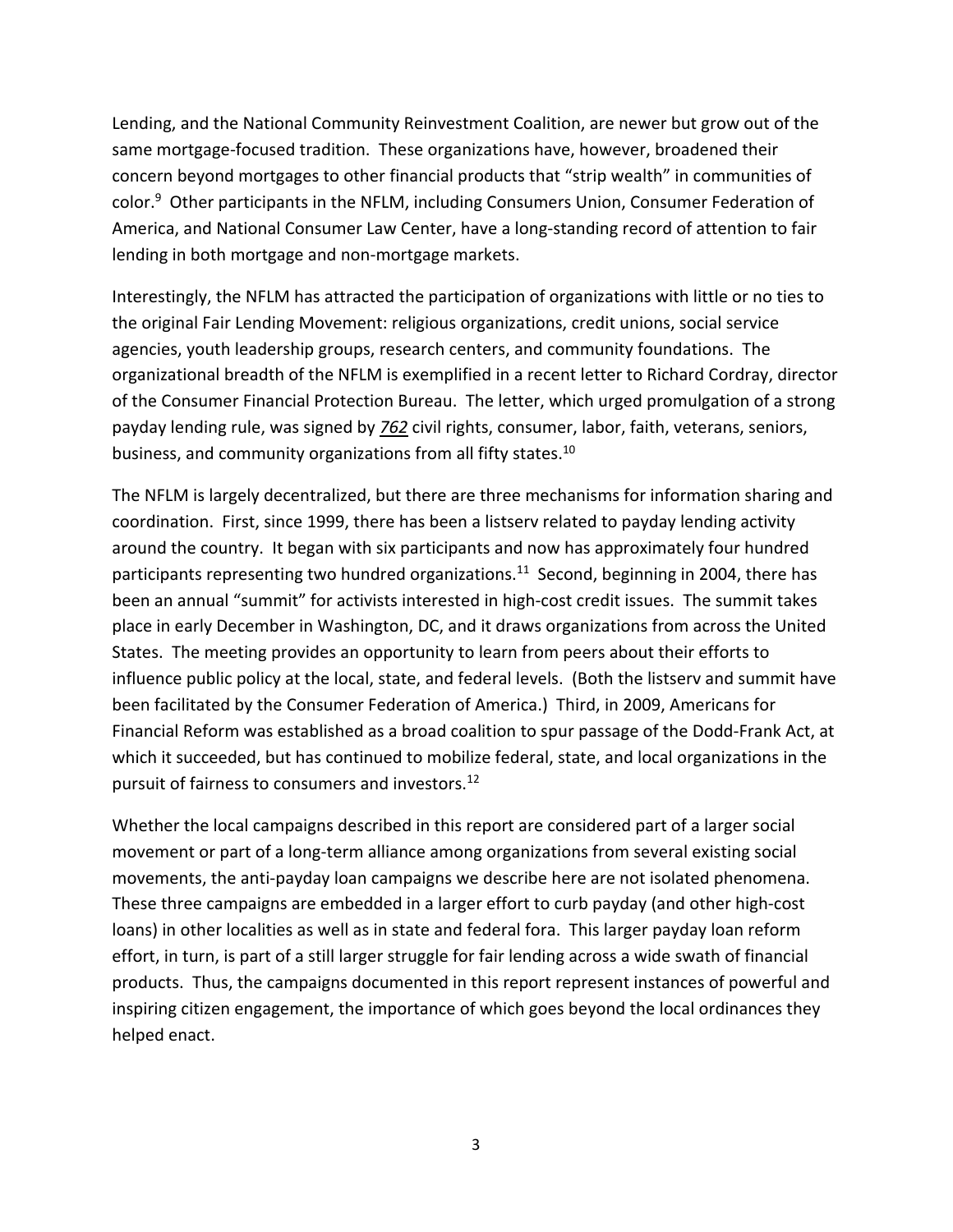## **Prior Action-Oriented Reports**

Two previous reports have made important contributions to understanding, at a practical level, how local payday ordinances are enacted. The first of these reports, *Controlling the Growth of Payday Lending Through Local Ordinances and Resolutions*, was published in 2007 when few ordinances existed in California and Utah, and none in Texas.<sup>13</sup> Many of the ordinances set minimum distances between two payday lenders (or other high-cost lenders) or between a lender and homes, schools, churches, or other non-commercial land uses. The authors—Kelly Griffith of the Southwest Center for Economic Integrity in Arizona, Linda Hilton of the Coalition of Religious Communities in Utah, and Lynn Drysdale of Jacksonville Area Legal Aid in Florida drew on their first-hand experience to offer a guide for community consumer advocates and government officials interested in curbing payday lenders in local communities and at the state level. The authors provided general advice under headings such as "Learn all you can about payday lenders in your area" and "Learn what system your city or town has in place for passing ordinances." The report's most notable contribution was a detailed appendix that summarized payday lending zoning ordinances state-by-state. The authors updated the appendix several times, most recently in 2013.<sup>14</sup> The various versions of this appendix have been cited and reproduced numerous times by payday loan supporters and opponents alike.15

In 2013, Tim Lohrentz of the Insight Center for Community Economic Development produced a second guide for people interested in passing municipal ordinances to limit payday lending.<sup>16</sup> The report, *Tools for Advocates of Limiting Payday Lending*, provided more detailed advice. Lohrentz drew on his own experience and the input of other California-based advocates to provide specific examples of how to conduct background research, create a campaign work plan, build a coalition, and frame the issues in a way that will appeal to the general public and policy makers. The report is most useful in detailing the steps needed to document the number, location, density, and corporate headquarters of payday lenders in a particular community, as well as the cost (annual percentage rates) of the loans. The report's treatment of campaign dynamics, including coalition building, gathering testimony from payday borrowers, and issue framing, is more cursory.

Despite the indisputable value of these two reports, neither covers important subjects such as generating campaign resources (human and financial), building favorable media coverage, finding a champion within the city council and communicating with other city officials, or defusing the arguments made by ordinance opponents. This report seeks to fill these gaps in the understanding of how successful payday lending campaigns are waged at the local level.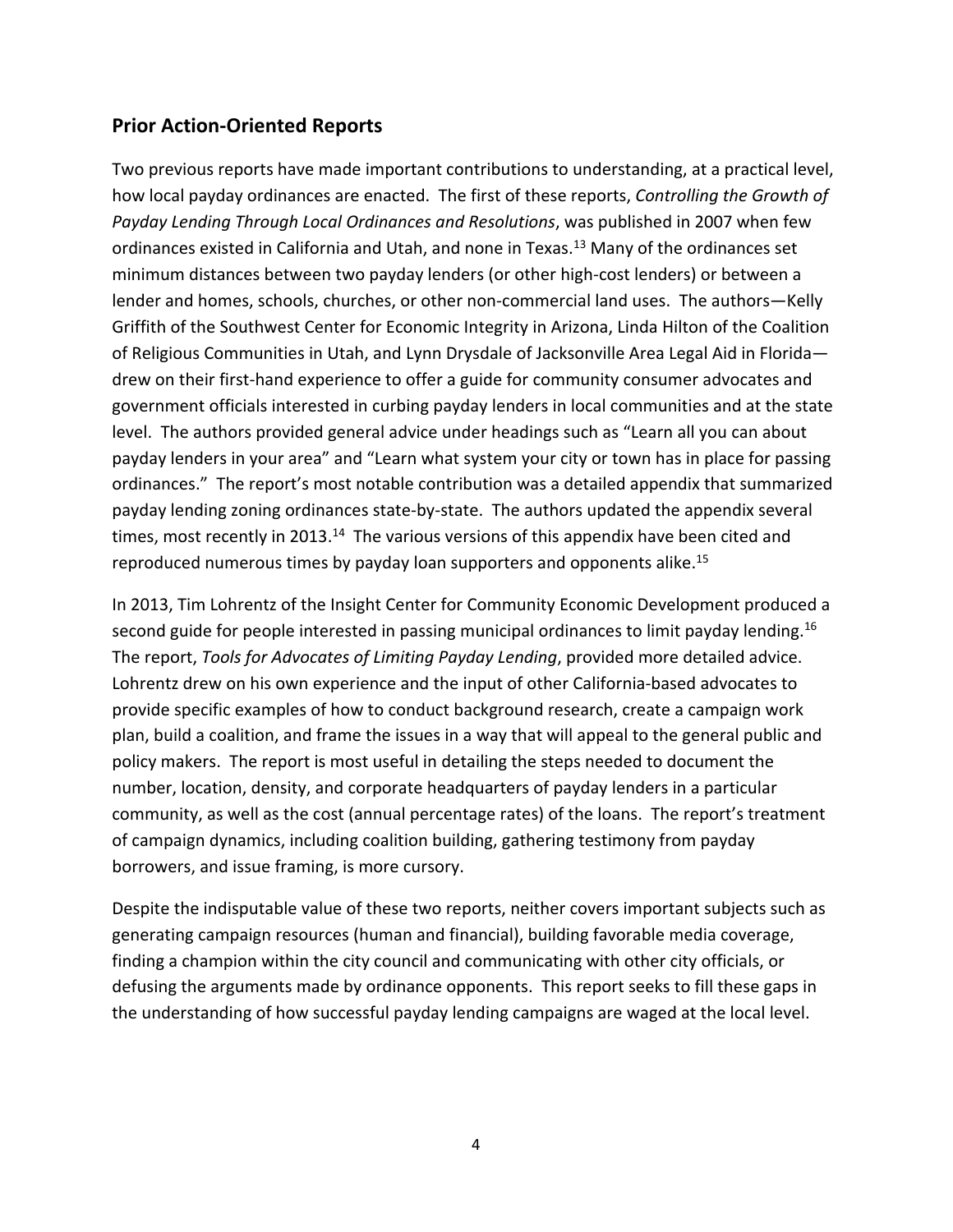## **Report Methodology**

#### *Research Site Selection*

There were approximately 160 local ordinances addressing payday lending at the end of 2013, with at least one local payday ordinance in twenty-five states.<sup>17</sup> California had the most ordinances (25), and several states had only one. Some ordinances complement strong state restrictions on payday loans (e.g., Arizona, Oregon), while others function as a substitute for them (e.g., Kansas, Wisconsin).<sup>18</sup> The ordinances themselves vary in nature from short-term moratoria to limits on the location, number, density, appearance, and/or business practices of payday lenders. Some ordinances refer only to payday lenders, while others encompass several types of high-cost, small-dollar lenders (e.g., auto title loans). Some ordinances were the result of a prolonged and uphill battle, while others passed quickly and easily. Each campaign, however, constitutes its own story, with its own heroes/heroines and plot.

This study analyzes campaigns in three locations: Salt Lake County in Utah, Dallas, Denton, and Tarrant counties in Texas, and the Silicon Valley counties of San Mateo and Santa Clara in California. The ordinance campaigns in each location are important in their own right, but they also serve as useful contrasts. Utah has some of the earliest ordinances in the United States and the third most of any state, an unlikely distinction given Utah's conservative political environment. California has the second largest number of ordinances and also some of the most stringent that can be devised using only standard zoning methods (e.g., separation requirements and density limits). Texas has the most payday ordinances in the nation, but, more important, most of these ordinances go beyond zoning restrictions. The Texas ordinances of interest in this report regulate payday loans and the payday lending process (e.g., limiting the amount of the loans to 20% of gross monthly income). Unlike liberal California, Texas is a politically conservative state, making it an unlikely locale for some of the strongest local ordinances in the country.

In sum, by focusing on Utah, California, and Texas, this report covers the three states with the most local payday ordinances. In addition, the Salt Lake, Silicon Valley, and Dallas areas served as the epicenter for local anti-payday lending activity in their respective states. Despite these similarities, the three locales analyzed in this report provide an instructive contrast in terms of their political environments, their ordinance campaigns, as well as the nature of their ordinances.

## *Data Sources*

The findings of this study are based on two major sources of information: documentary research and structured interviews. The documentary research included analysis of campaign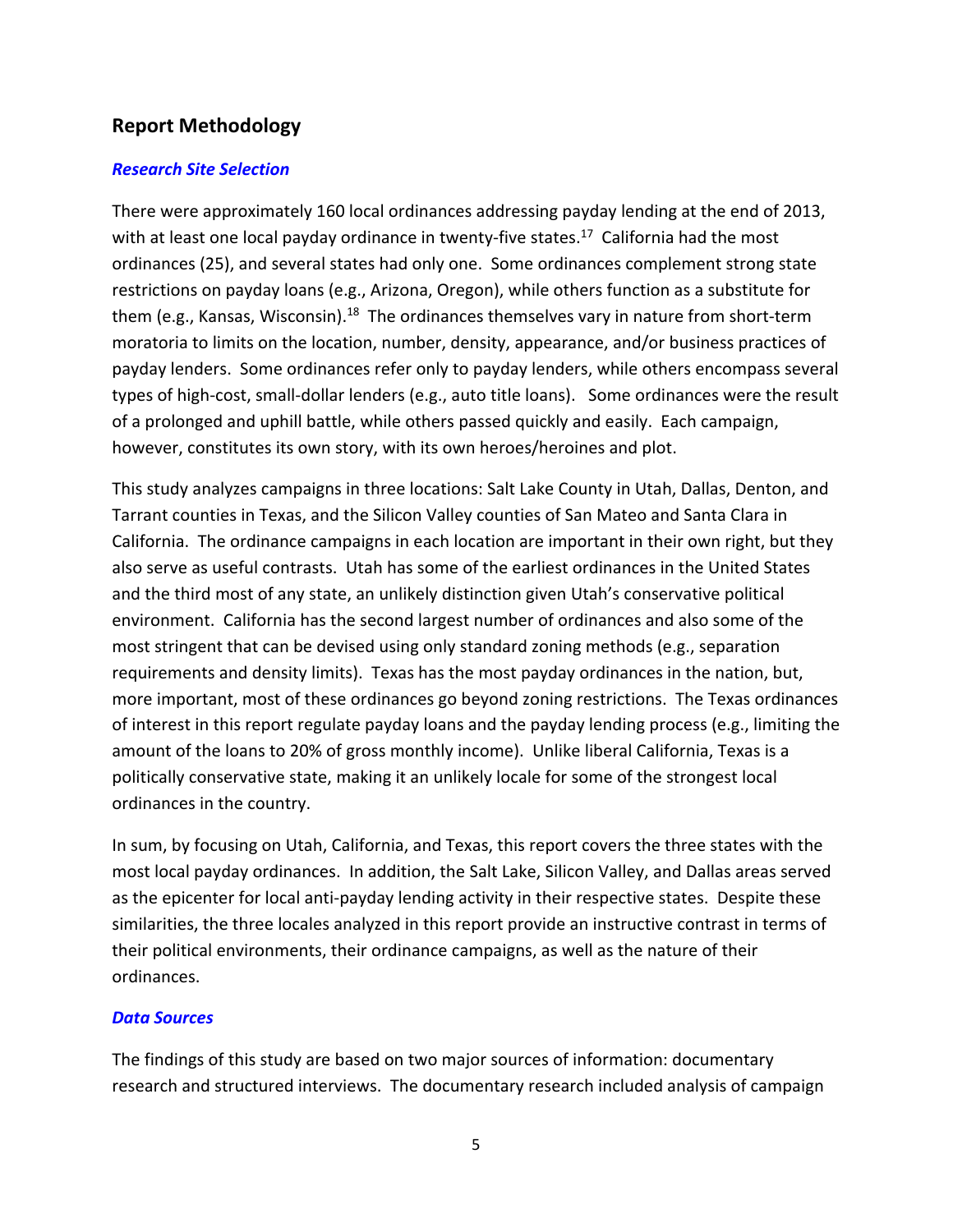materials produced by the advocates in each location, reports and minutes generated by planning commissions and city councils, press coverage of the ordinance campaigns, and the ordinances themselves. The interviews were conducted with campaign participants in each of the three research sites. The interviewees included advocates in non-profit organizations as well as government policy makers and reporters and editors at leading local newspapers. The interviewees were recommended by a key informant in each location (Linda Hilton in Utah, Ann Baddour in Texas, and Rafael Morales in California). These key informants provided interviews as well.

The majority of the interviews were conducted in-person and on-site, with a few taking place by phone. Similarly, the majority of interviews took place with a single interviewee, but some interviews involved more than one interviewee at a time. Both researchers were present for all of the interviews except two. In all, there were thirty-two interviews: seven in Utah, thirteen in Texas, and twelve in California.<sup>19</sup> Interviews lasted 60-90 minutes, were audio-recorded, and were later transcribed.<sup>20</sup>

## **Campaign Features**

The dynamics of the payday ordinance campaigns analyzed for this report varied substantially based on the individual and organizational actors, legal frameworks, and political opportunities present in each locale. By examining these differences (as well as several important commonalities), it is possible to appreciate the multiple pathways through which local payday ordinances can be successfully pursued. In this section, we address five general features that are common to but not uniform in all three of the campaigns we studied: (1) leader motivation, (2) campaign resources and coalition building, (3) outside and inside politics, (4) addressing opposition, and (5) policy diffusion.

## *Leader Motivation*

There is a robust social science literature on the diffusion of public policies, but far less is known about how policies originate. $21$  For example, once California legalized medical marijuana in 1996 and the policy survived federal legal challenges, it was relatively easy for Oregon, Maine, Nevada, Colorado, and Montana to follow suit in the next decade.<sup>22</sup> The compelling question is: how did California become the policy innovator? With respect to local payday ordinances, there are similar questions about the policy innovators. How did these ordinances first come about in the Salt Lake, Dallas, and Silicon Valley areas? Who provided the leadership to overcome the force of policy inertia? Is each case of "policy entrepreneurship" idiosyncratic, or are there commonalities?<sup>23</sup>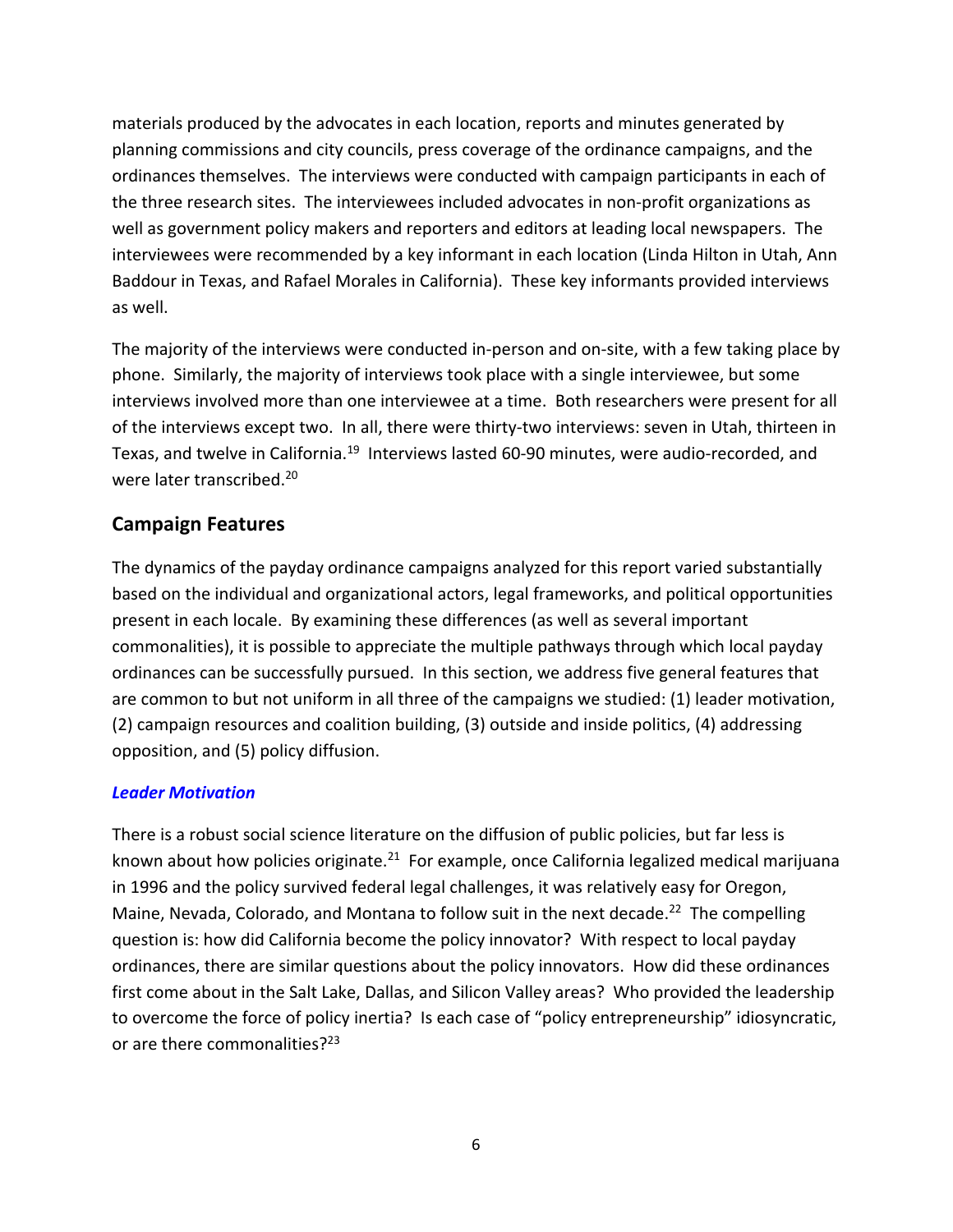We observed one or more policy entrepreneurs in each of our three study sites. While there are others as well, these policy entrepreneurs included: Christopher Peterson and Linda Hilton in Salt Lake County; Ann Baddour, Jerry Allen, Gerald Britt, Jr., and Kayce Strader in the Dallas area; and Eleanor Clement Glass and Pat Krackov in the Silicon Valley. What sparked the interest of these individuals in payday lending reform, and what sustained them as they campaigned?

Exposure to the realities of payday lending served as the motivating force for most of the campaign leaders we interviewed. Law professor Christopher L. Peterson of the University of Utah had experienced these loans first-hand. After finishing college and to earn money for some foreign travel, Peterson worked as a telephone-based debt collector for a company that made payday, car title, and other loans to subprime borrowers. The young Peterson took the job without knowing much about the payday loan industry, but perhaps should have been tipped off when his boss described himself without shame as a "loan shark." After a few months of calling delinquent borrowers, Peterson could no longer stomach the job. The people on the other end of the phone line, often weeping, described a pattern by which they paid significantly more than they had borrowed yet could not seem to retire their debt. Peterson saw that his company's loans were making its customers worse off, and this lesson had a profound effect on his subsequent activities as a law student and then legal scholar. Most important for this report, it led him to suggest to his mother, a member of the city council of West Valley City, the possibility of passing a zoning ordinance aimed at limiting the number of payday lenders.24

One step removed from Peterson's experience inside the payday industry was exposure to payday borrowers in the context of social service agencies serving the poor. Whether Linda Hilton at Utah's Crossroads Urban Center, Christian Luna at Sacred Heart Community Service in San Jose, or Katie Murray at the Wilshire Baptist Church in North Dallas, our interviewees were activated by hearing the stories of payday customers, including exorbitant interest rates as well as the pattern of extending ("rolling over") loans over and over again without making a dent in the loan balance. People working in social service agencies were angered further by the realization that the financial assistance they gave to clients to settle a utility bill might be going instead to a payday lender.

For other advocates we interviewed, second-hand exposure to payday practices was sufficient to mobilize them. Reverend Gerald Britt was familiar with social injustice, but he recalled the radicalizing effect of reading the book, *Broke, USA* by Gary Rivlin in 2010, and writing a review of it for the *Dallas Morning News*. 25 Kayce Strader was appalled when she first heard about payday lending at a 2012 conference on addressing problems of poverty from a Christian faithbased perspective. As Strader exited the conference session, she ran into her colleague Pat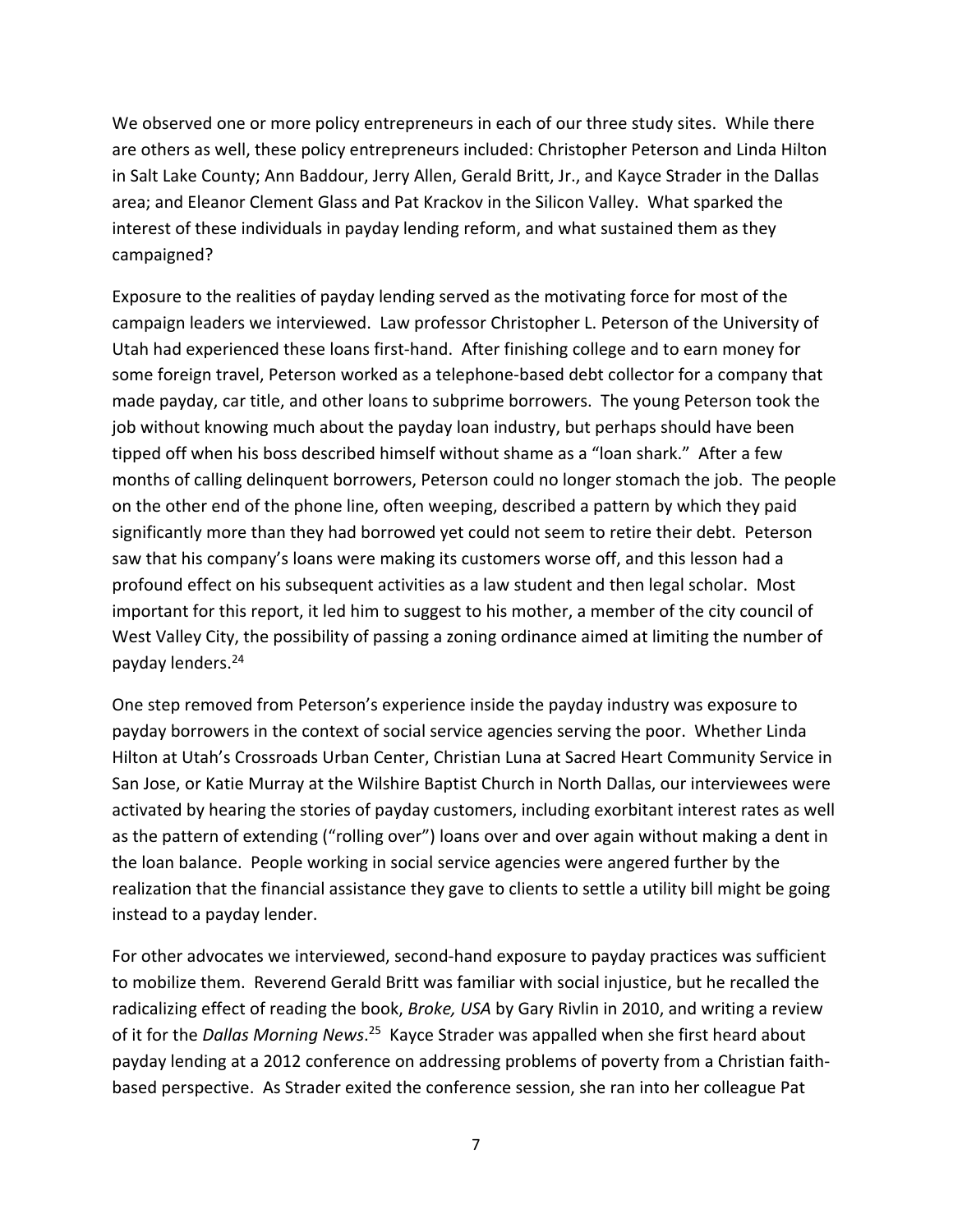Smith in the hallway, and he thought she looked ill. Smith asked Strader if she was O.K. Strader answered that she was, but she informed Smith that she knew what the two of them had to do when they returned from the conference.<sup>26</sup> Strader had become aware of a serious injustice, and her Christian faith impelled her to act.

The process by which leaders of Silicon Valley Community Foundation (SVCF) became devoted to addressing payday lending was far more systematic than Strader's nearly accidental encounter. SVCF's prioritization of payday lending was the result of an intensive project of obtaining input from members of its community—leaders of non-profit organizations, members of the public at large, government officials, and foundation donors.<sup>27</sup> From an initial list of nine topics that emerged from these community listening sessions, SVCF's leaders selected five areas of highest priority. One of these was "economic security," and it encompassed antipredatory lending advocacy.<sup>28</sup>

Finally, city council members such as Mike Guingona in Daly City, California and Jerry Allen in Dallas, Texas were moved to action through a combination of devotion to their low-income constituents and exposure to the arguments of payday advocates. In Guingona's case, he was the first Filipino American elected to the city council of Daly City, and he was sensitive to the problems of low-income and minority citizens. When Guingona saw that young people of color in his community—themselves shocked by discovering a payday lending machine in a local casino—were willing to fight against payday lending, he felt compelled to mentor them in pressuring the city council and conducting his own inside lobbying.

Dallas City Councilman Jerry Allen, too, felt a responsibility to represent the interests of his economically diverse district. In the aftermath of the economic meltdown of 2008, Allen became acutely interested in anti-poverty measures. He was especially impressed by the goal of the Anti-Poverty Coalition of Greater Dallas to lift 250,000 families out of poverty within ten years. As a former banker, he understood the importance of access to financial services, and he became a champion for the "Bank on Dallas" program as a way of moving people away from the expensive check cashers and payday lenders.

The pivotal moment in Allen's antipathy for payday lending came on June 16, 2010, the day on which the Bank on Dallas program was to be launched at a press conference held at City Hall. The media attention Allen hoped to garner was stolen that morning when the Dallas City Council presented an award to the payday lender ACE Cash Express for providing humanitarian aid to the Red Cross to assist earthquake victims in Haiti. It was difficult for Allen to see ACE being praised for its community outreach efforts via a proclamation of the Dallas City Council when his program needed the attention. Allen felt the upstaging was deliberate. At that point, it was "game on" as far as Allen was concerned. $29$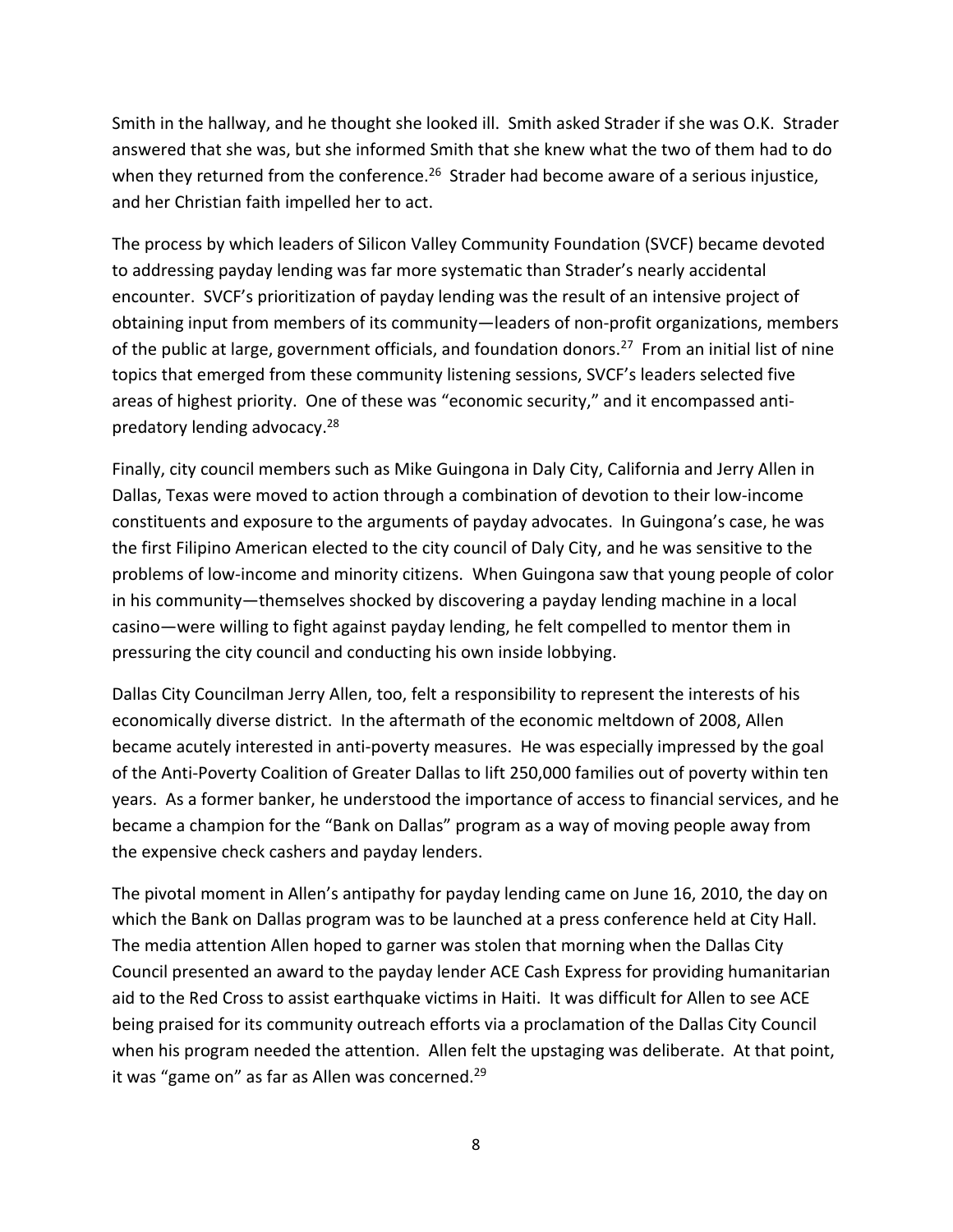In sum, exposure in various forms to the details and human impact of payday lending served as the main galvanizing force for the advocates we interviewed. Exposure was a necessary condition for leadership commitment, but it was typically part of a larger commitment to social and economic justice. This commitment was sometimes secular, sometimes based on religious faith. Either way the advocates we studied had a passion for reform that sustained them beyond a single, initial victory. Most of them remained devoted to seeing local ordinances spread to other communities and for these ordinances to be part of a larger effort to enact state and federal policies.

#### *Campaign Resources and Coalition Building*

Resources are so crucial to the success of social movements that one of the leading sociological perspectives on social movements is called "resource mobilization theory." The essence of this theory is that grievances and injustices are often insufficient to generate a social movement. Rather, movement leaders and their organizations must be able to gather sufficient financial, human, communication, and other resources to participate in the political process. McCarthy and Zald, two of the pioneers of resource mobilization theory, noted that social movements are not limited to obtaining resources from the people who stand to benefit directly from movement actions; resources may come from "conscience adherents" and "conscience constituencies" composed of people and organizations motivated more by ethics than economics.<sup>30</sup> These conscience constituencies might include idealistic or affluent individuals as well as "private foundations, social welfare institutions, the mass media, universities, governmental agencies, and even business corporations."31 If older theories of social movements helped explain broad-based and even violent forms of collective behavior such as the French or Chinese Revolution, resource mobilization theory attempted to explain more institutional and reformist movements such as the environmental, consumer, women's, or anti-Vietnam War movements.

The campaigns to pass local anti-payday lending ordinances in the Dallas and Silicon Valley areas were well-resourced but in very different ways. In Dallas, Denton, and Arlington, Texas, coalitions composed of social service agencies, religious organizations, and anti-poverty organizations mobilized mostly in-kind resources in the form of personnel time. For example, Stephanie Mace, director of public policy for the United Way of Metropolitan Dallas, devoted a large portion of her time during the final months of 2010 and the first half of 2011 serving on the steering committee of the Anti-Poverty Coalition of Greater Dallas. Other organizations, including CitySquare, AARP, the Industrial Areas Foundation, and the Jewish Community Relations Council, lent some of their key leaders to the ordinance effort. Members of these organizations drew upon prior knowledge of each other to build a coalition that crossed lines of income and race. Similar coalitions, although smaller and less broad-based, were instrumental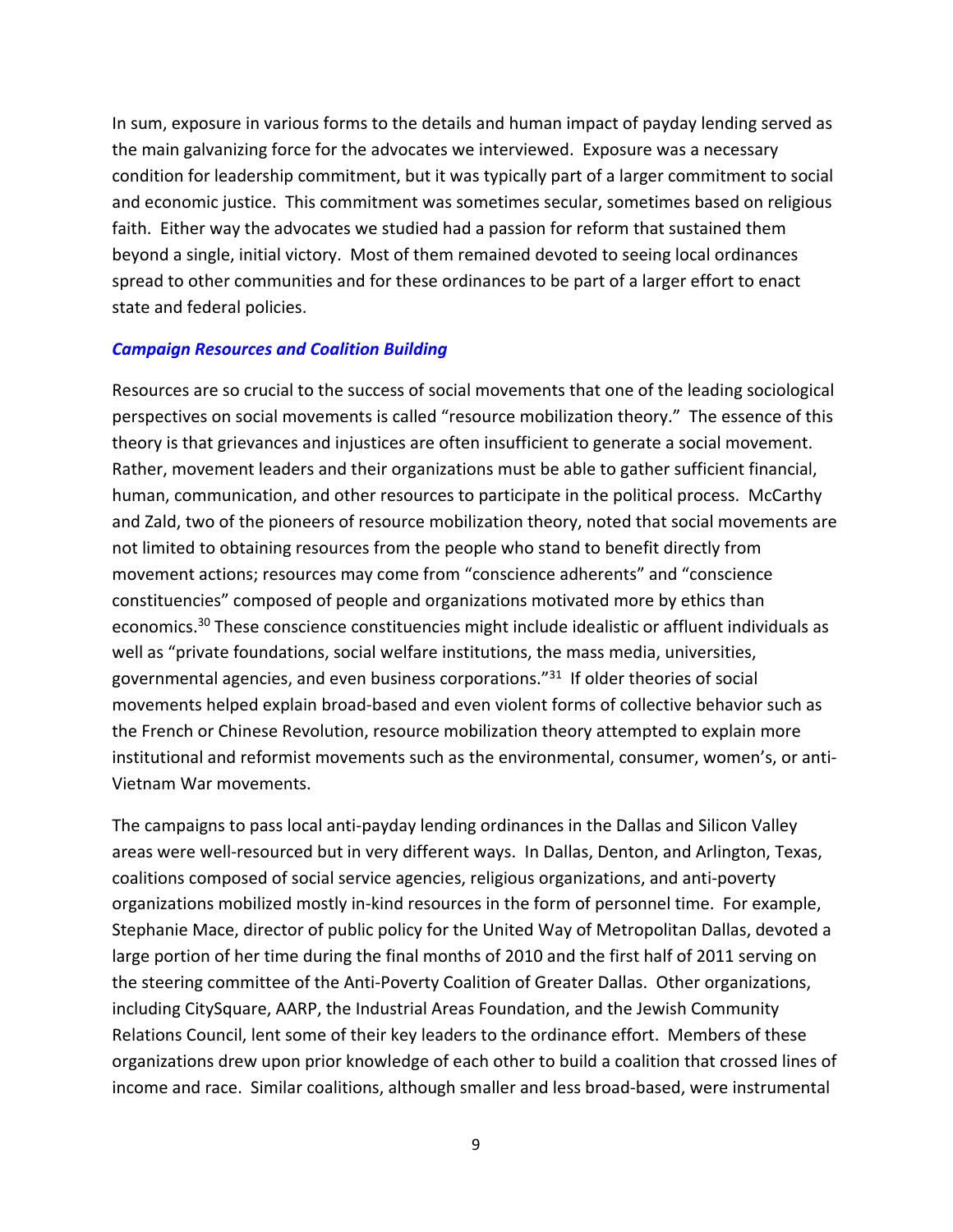in the passage of ordinances in other Dallas-area cities. The overall lesson to be drawn from the Dallas-area experience is that a successful campaign can emerge organically from a coalition of local organizations dedicated to social justice and relying primarily on a shared workload rather than abundant financial resources.

In Silicon Valley, a community foundation catalyzed the participants in a series of local campaigns that might not have occurred without the foundation's active role and generous financial support. Based on an intense community consultation process, Silicon Valley Community Foundation (SVCF) identified local payday lending ordinances as a priority for action. From there, SVCF used its grantmaking process to intensify the activities of organizations that were already engaged in payday lending reform (e.g., California Reinvestment Coalition) and, equally important, bring new organizations into the arena (e.g., Youth Leadership Institute; Law Foundation of Silicon Valley). In Santa Clara County, SVCF funded an explicit effort to create the Coalition Against Payday Predators (CAPP). Between 2009 and 2015, SVCF provided more than a million dollars to the Law Foundation of Silicon Valley, partly to support CAPP.<sup>32</sup> In neighboring San Mateo County, SVCF made grants to individual organizations without attempting to build a formal coalition, but the San Mateo grantees were in frequent contact with each other, often facilitated by meetings and conference calls convened by the Foundation.

SVCF's funding not only stimulated formal and informal coalitions; it deepened the capacity of the participating organizations. For example, SVCF held training sessions for its grantees. It also provided funding for public opinion research on payday lending and focus group research on ways to most effectively deliver anti-payday messages to members of the public and to policy makers.33 SVCF also provided funding to the Insight Center for Community Economic Development to develop a "toolkit" for advocates based in the Silicon Valley and elsewhere who might be interested in mounting their own local campaigns. Between 2009 and 2016, SVCF allocated approximately \$4 million to its program on anti-payday lending policy advocacy at the local and state levels, making SVCF the ultimate "conscience constituency."

#### *Outside and Inside Politics*

Like basketball superstar LeBron James, it is important for advocates to have both a strong "outside game" and a powerful "inside game."34 The outside game consists of building public support for one's position, whereas the inside game concerns influencing the views and votes of public policy makers. Effective messaging is integral to both efforts.

The advocates in the Salt Lake, Dallas, and Silicon Valley areas played the outside and inside games well. In all three locations, the advocates cultivated a supportive relationship with the local media, especially the leading mass circulation newspapers. In Salt Lake, quotations from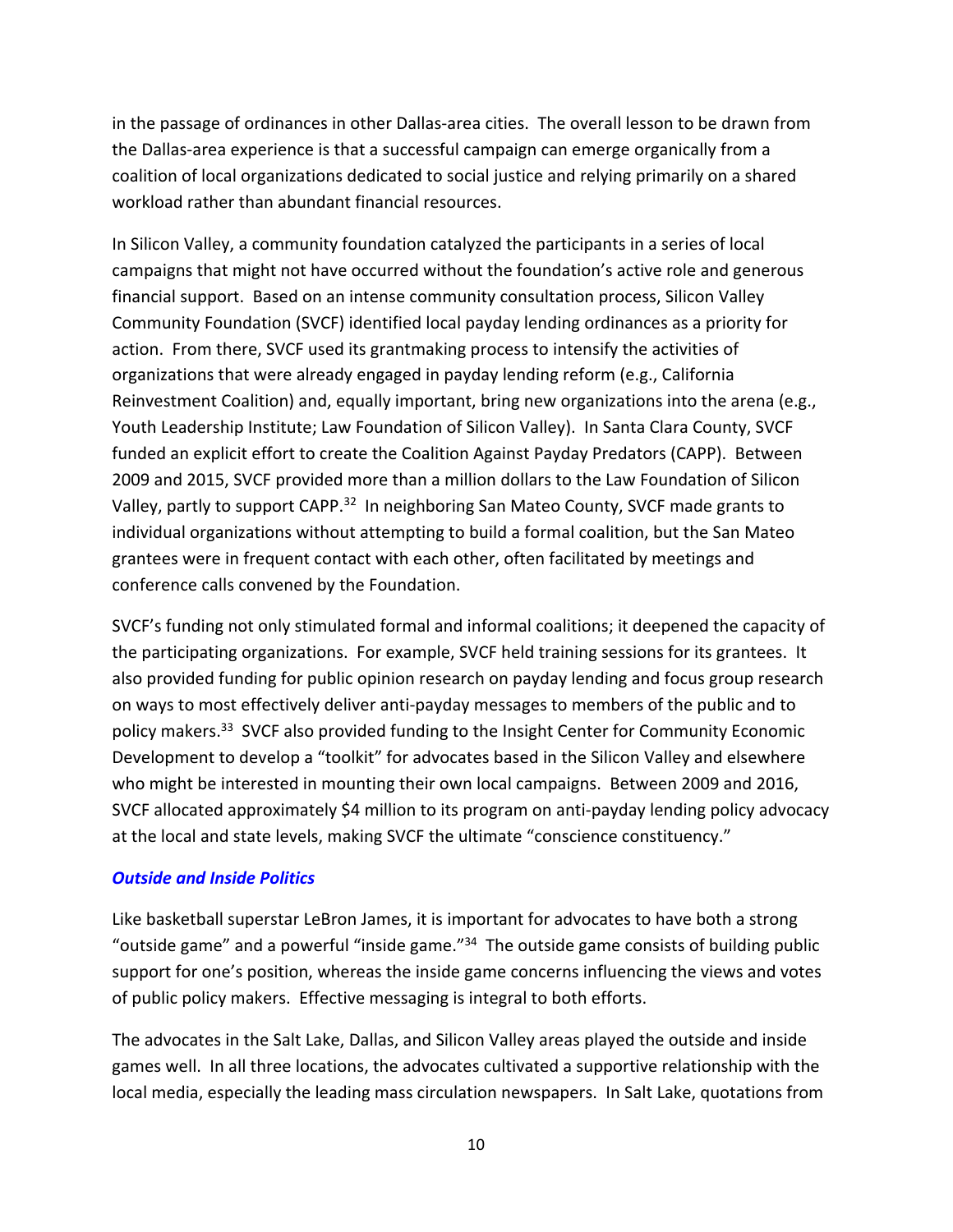Linda Hilton of the Coalition of Religious Communities found their way into most payday lending articles in the two leading daily papers, *The Salt Lake Tribune* and *Deseret News*. In Dallas and Silicon Valley, advocates enjoyed not only news coverage but were also invited to submit guest columns. Meetings with newspaper editorial boards were often followed by editorials expressing strong support for local ordinances.

Advocates in the Dallas and Silicon Valley areas proactively used social media as well. For instance, news about payday lending reform was frequently posted on the websites of the California Reinvestment Coalition and the Center for Responsible Lending. In Dallas, the Anti-Poverty Coalition held a press conference, featuring leaders of the local Baptist and Catholic communities. In the Salt Lake area, the payday campaigns were carried out by the Coalition of Religious Communities—an anti-poverty alliance of fifteen different faith communities. Thus, in Utah and Dallas, where religion looms large in public life, the identification of payday lending reform with faith leaders was an important element of campaign messaging.

Inside lobbying is designed to close the deal, that is, get members of planning commissions and city council to vote for local payday ordinances. To this end, advocates employed a number of methods. The most basic form of inside lobbying is meeting privately with decision makers. Whereas these decision makers often attend alone or with just a handful of staff members, advocates are able (and advised) to bring representatives of multiple constituencies. Advocates also need to be sensitive to the kinds of arguments that are most likely to resonate with a particular policy maker. In some cases, as best represented by Salt Lake County in this study, policy makers are most receptive to arguments about the negative economic impacts of payday lending, especially the impact of too many stores on the image of a city. In other instances, and as represented by the Dallas and Silicon Valley areas in this study, government officials are more receptive to moral/social arguments about the devastating impact of payday lending on the lives of some borrowers.

Another fundamental tactic of inside lobbying is to testify at public hearings. Whereas representatives from religious, social service, and advocacy organizations are important, garnered testimony from borrowers who have suffered due to payday loans is probably the most effective method of pressuring policy makers in public settings. This type of testimony puts payday lending supporters on the defensive and perhaps explains why representatives of the payday industry often do not speak at public hearings.

Some methods of inside lobbying are more specific to payday lending *per se*. In the Dallas area in particular, advocates were successful in getting some city councils to issue resolutions urging state legislators to enact strong payday reforms. From the point of view of the city councilmembers, such resolutions carry few political risks since they change nothing on the ground when it comes to payday lending, but they do put a councilmember on record as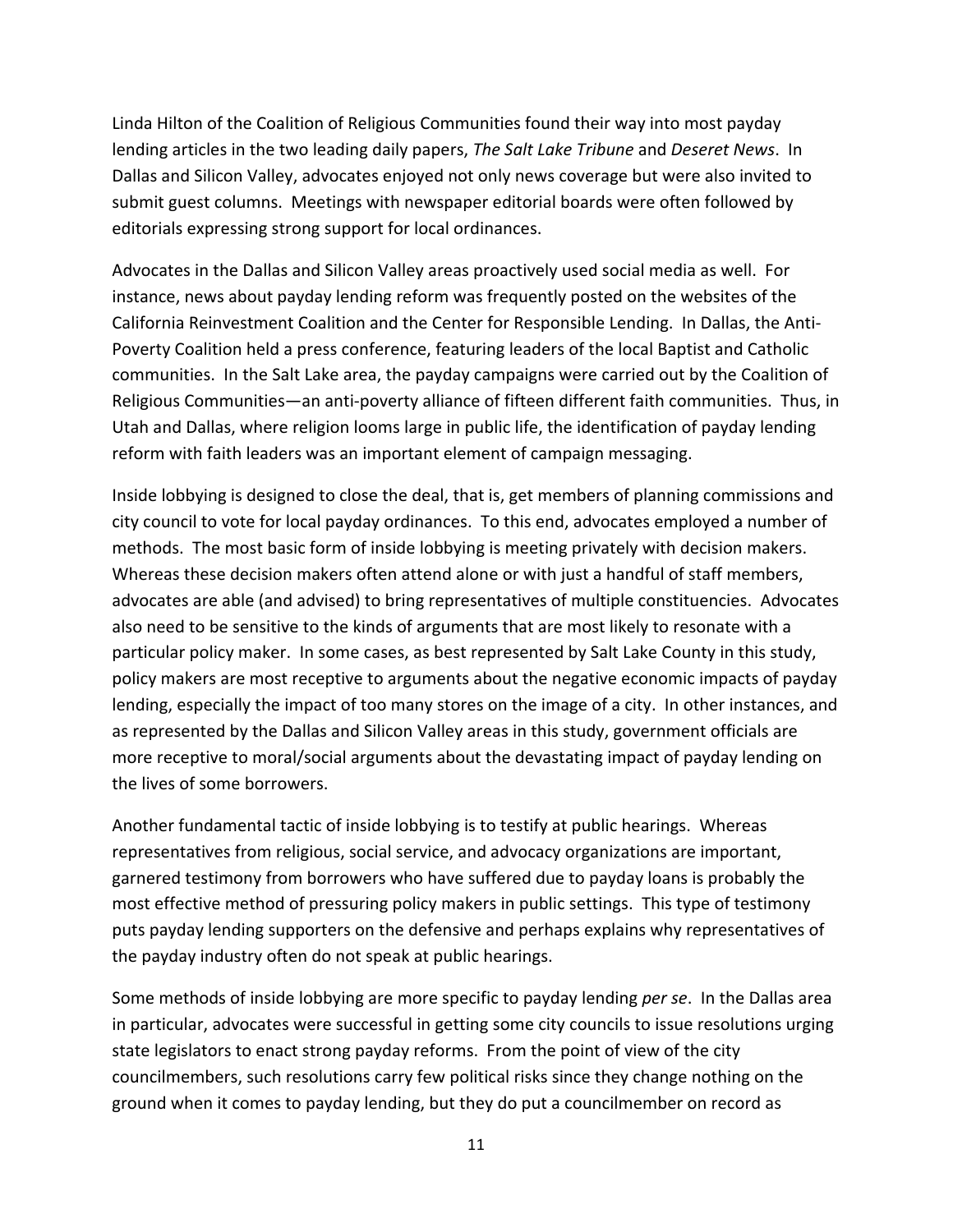favoring payday reform. After encouraging action by state lawmakers, it may be difficult later for councilmember to vote against a local ordinance.

As a final and unusual example of inside lobbying, SVCF provided a \$50,000 grant to the City of San Jose in 2011. City leaders had complained that they lacked the financial resources to devote staff time to research payday lending practices in San Jose or analyze reform options. SVCF eliminated the city's concern by directly providing funds to the city for the research.<sup>35</sup> While most campaigns don't have \$50,000 they can devote in this way, SVCF's grant was an innovative way of advancing payday lending in the city council's policy agenda.

Inside lobbying is most effective when it is coordinated with the persuasion efforts of someone inside the government decision-making body. In Dallas, councilmember Jerry Allen was eager to work with the members of the Anti-Poverty Coalition. The same was true of Ash Kalra in San Jose. In Daly City, Councilmember Mike Guingona tutored the members of the Youth Leadership Institute on how to communicate with city leaders. While having an inside champion such as an Allen, Kalra, or Guingona is ideal, advocates and policy makers need to maintain both the appearance and reality of independence from one another for the sake of credibility.

#### *Addressing Opposition*

In the vast majority of city councils (and county boards of supervisors) examined in this report, most votes ended up being unanimously in favor of payday ordinances, but this does not mean all of these votes were cast eagerly. Most decision makers hold private meetings with payday industry representatives (just as they have with ordinance supporters) and are warned about the loss of jobs and tax revenue that result from discouraging payday lenders. These decision makers also are told that payday loans meet a legitimate need, and without them, consumers will end up paying more for credit and possibly having to patronize illegal loan sharks. In some cases, payday supporters cite research to add weight to their arguments. On top of all this, some city council members are philosophically averse to meddling in freely-chosen contracts between lenders and borrowers. For all these reasons, ordinance advocates must be prepared to defend their proposals against pro-industry arguments.

Pointing out the high cost of payday loans and the cycle of debt in which many borrowers find themselves does not address the argument that borrowers would be even worse off without access to payday loans. Accordingly, advocates must be prepared to argue that short- and longterm alternatives to payday loans are available. In San Mateo County, Board of Supervisors member Rose Jacobs Gibson developed and disseminated a guide to payday loans, including a description of alternatives to them. In terms of coping with a financial emergency, the brochure recommends negotiating directly with creditors, obtaining advances from employers,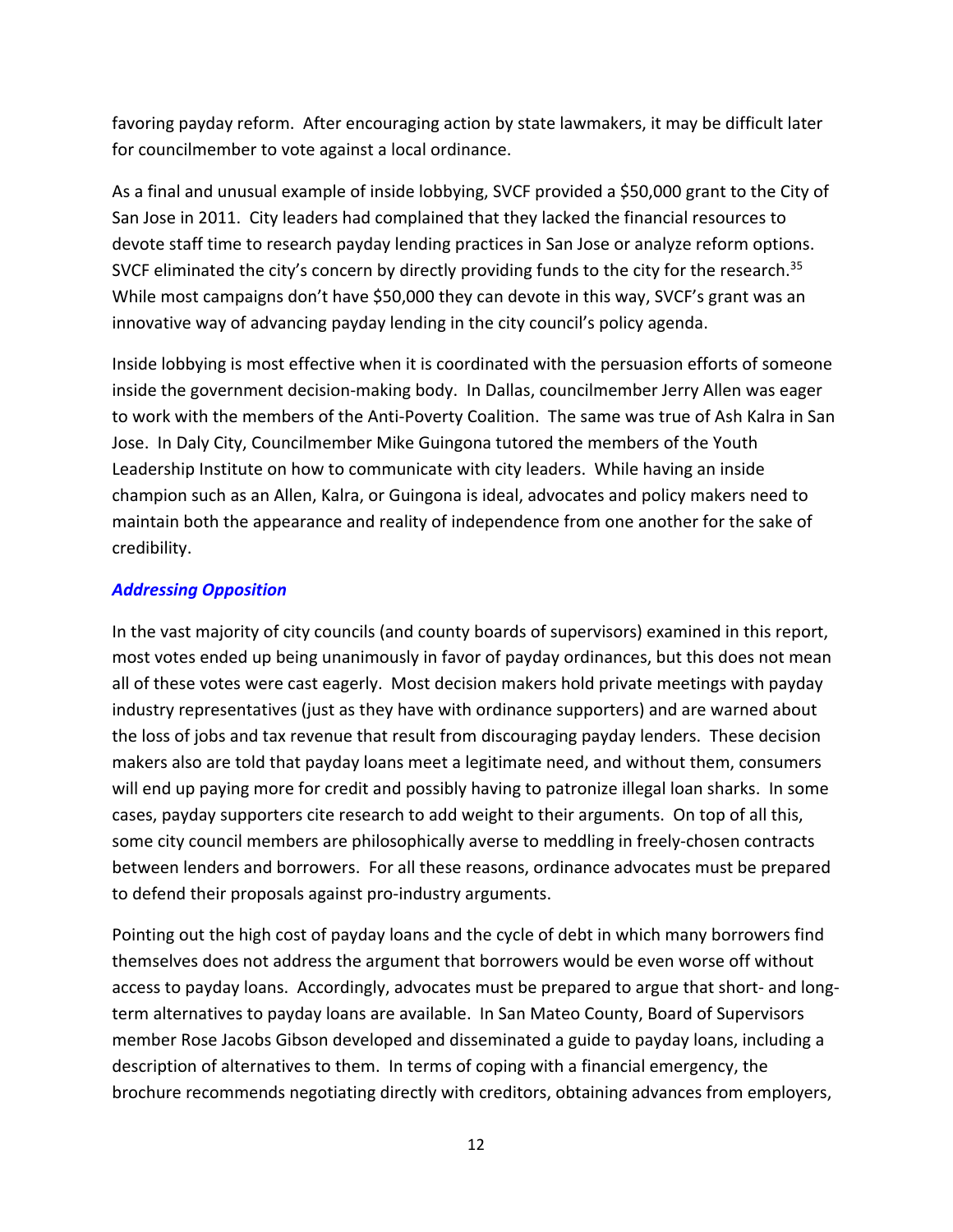and seeking emergency assistance from faith-based and community organizations. The guide also discusses lenders other than payday firms, including credit unions, non-payday internet lenders, and lending circles.<sup>36</sup>

To further awareness of payday alternatives, SVCF co-sponsored a conference in December 2010 with the Federal Reserve Bank of San Francisco. The conference attracted leaders of financial institutions, social service agencies, policy institutions and government who were interested in learning about payday loans and alternative products.<sup>37</sup> Later that month, Dr. Emmett D. Carson, SVCF's president and CEO, discussed payday loan alternatives on one of the Bay Area's most popular radio stations, KQED.<sup>38</sup> In the immediate run-up to the discussion of a possible ordinance by the San Jose Planning Commission and City Council in 2012, CAPP ran a public forum called "When Cash Runs Out: Discussing the Alternatives."<sup>39</sup>

The City of Sunnyvale, as part of its payday lending ordinance, requires payday lenders to post a clearly visible sign that provides alternatives to payday loans.<sup>40</sup> As a practical matter, most people who are standing at the threshold of a payday lending store are probably not seriously considering alternatives, but the sign's information and implicit message might make a difference the next time a person is considering a payday loan.

In terms of alternatives to payday loans, California advocates stressed the importance of consumer education and asset building. These values were reflected in SVCF's public pronouncements and, perhaps more important, in its grant-making. In the spring of 2011, when only Pacifica had a payday lender moratorium and no other cities yet had ordinances, Emmet Carson, was quoted as saying: "The financial literacy piece of this is the core. I can't stress that enough. You need to understand how to budget, the appropriate uses of credit, and cash flow."41 One SVCF grant to promote payday alternatives was made in 2012 to Community Legal Services in East Palo Alto for supporting a local ordinance *and* conducting "a corresponding community education effort to curb voluntary use of these financial products."42 Another SVCF grant went to Housing and Economic Rights Advocates in 2015 for "increasing community-wide awareness of the various alternatives to payday lending."43

In Texas, too, advocates such as Gerald Britt emphasized educational opportunities, job training, and a living wage as the ultimate substitute for payday loans.<sup>44</sup> In August 2016, Texas Appleseed published *A Toolkit for Cities: Increasing Access to Fair, Low-Cost Loans*. 45 Unlike the 2013 toolkit underwritten by SVCF, this one urged cities to do more than pass local ordinances that restrict payday lending. This toolkit urged cities to encourage low-cost loan products such as employer-based loans as short-run alternatives to payday loans and promote community asset building services to obviate the need for loans in the longer run.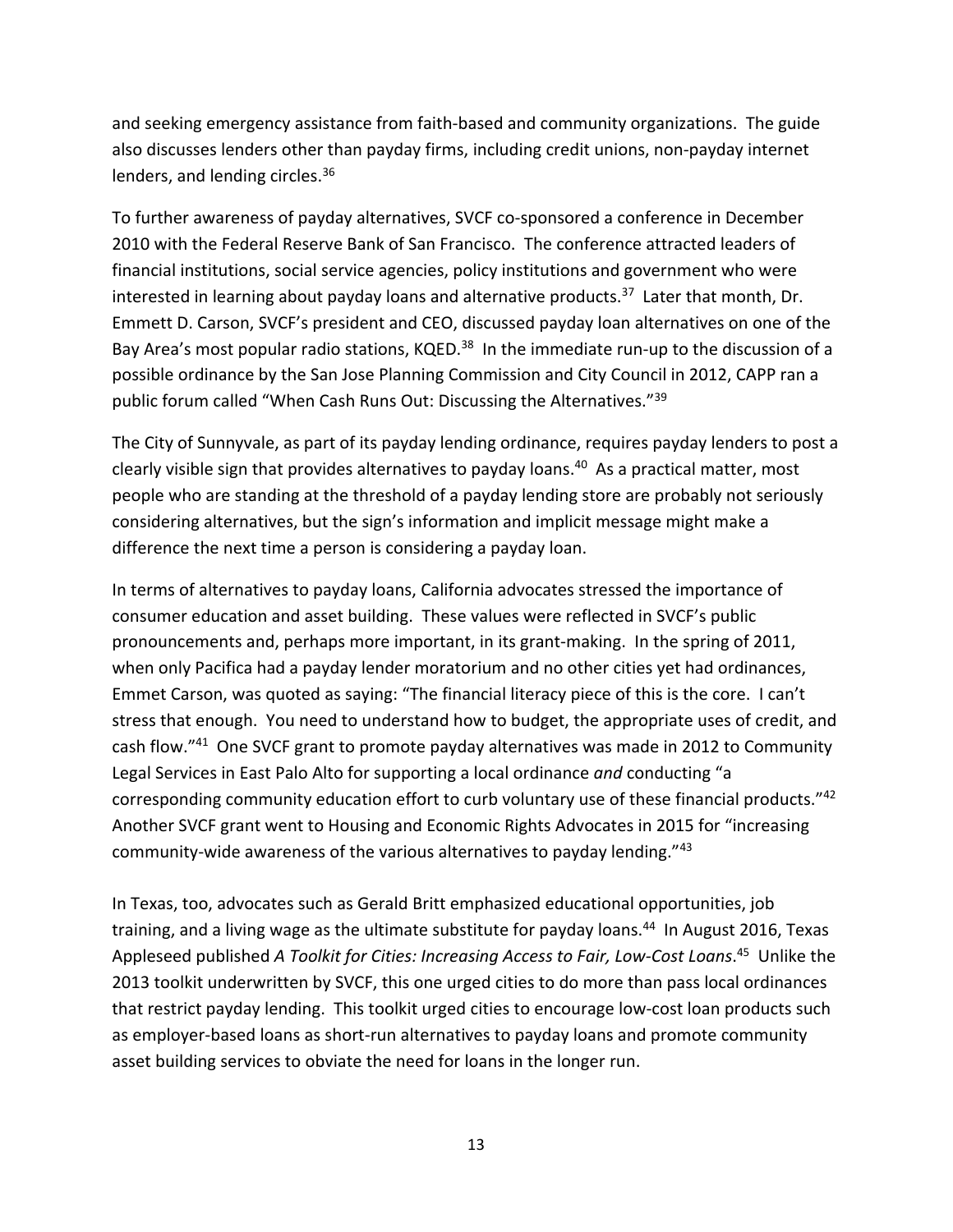#### *Policy Diffusion*

Between 2002 and 2016, thirty-two zoning ordinances and eight business regulation ordinances were enacted in the three metropolitan areas covered in this report. These forty ordinances also helped stimulate passage of additional ordinances in their respective states. Thus, one ordinance can beget others, especially if it is one of the first in its jurisdiction (as was the case in Dallas and West Valley City, Utah).

How does diffusion of ordinances occur? In this study we observed two processes—one reactive, the other more proactive. In Utah, once West Valley City passed its ordinance in 2002, neighboring cities such as Taylorsville, West Jordan, South Salt Lake, and Salt Lake City felt pressure to enact their own ordinances to prevent payday lenders from setting up new outlets on their borders adjacent to West Valley City. This defensive strategy rippled through Salt Lake County and eventually established a model for more distant communities in Utah.

In Dallas and Silicon Valley, the transmission of ordinances was more deliberate. The City of Dallas broke the ice in 2011 when it passed its business regulation ordinance. Thereafter, Dallas City Councilmember, Jerry Allen, who led the effort within the Council to pass the ordinance, adopted the role of Johnny Appleseed, visiting any town in Texas to which he was invited to speak in favor of a Dallas-style ordinance.<sup>46</sup> Within two and a half years of passage of Dallas' ordinance, the three other largest cities in Texas (#1 Houston, #2 San Antonio, and #4 Austin) passed similar laws. While Allen barnstormed the state, the Texas Municipal League circulated a model ordinance based on those passed in Dallas, Austin, and San Antonio. The League recommended that cities considering adoption of a payday ordinance enact one that was substantially similar to those already passed. By passing similar ordinances, the League predicted that payday lenders "will not be able to use the argument that city ordinances vary from city-to-city if they seek preemption legislation [from the Texas Legislature]."47

The proliferation of payday ordinances in California was central to SVCF's anti-payday strategy. SVCF's financial support for a how-to "toolkit" for passing ordinances illustrates SVCF's strategy of encouraging as many local laws as possible. Its support of the Youth Leadership Institute's work to pass an ordinance first in Daly City and then in South San Francisco is a further example.<sup>48</sup> In all three locales covered in this report, passage of an ordinance in one city tended to embolden leaders of other cities. In Salt Lake County and Silicon Valley, *not* having an ordinance became the exception. In the Dallas area, several cities chose not to enact ordinances, but the Dallas ordinance was adopted by nearly thirty other cities statewide.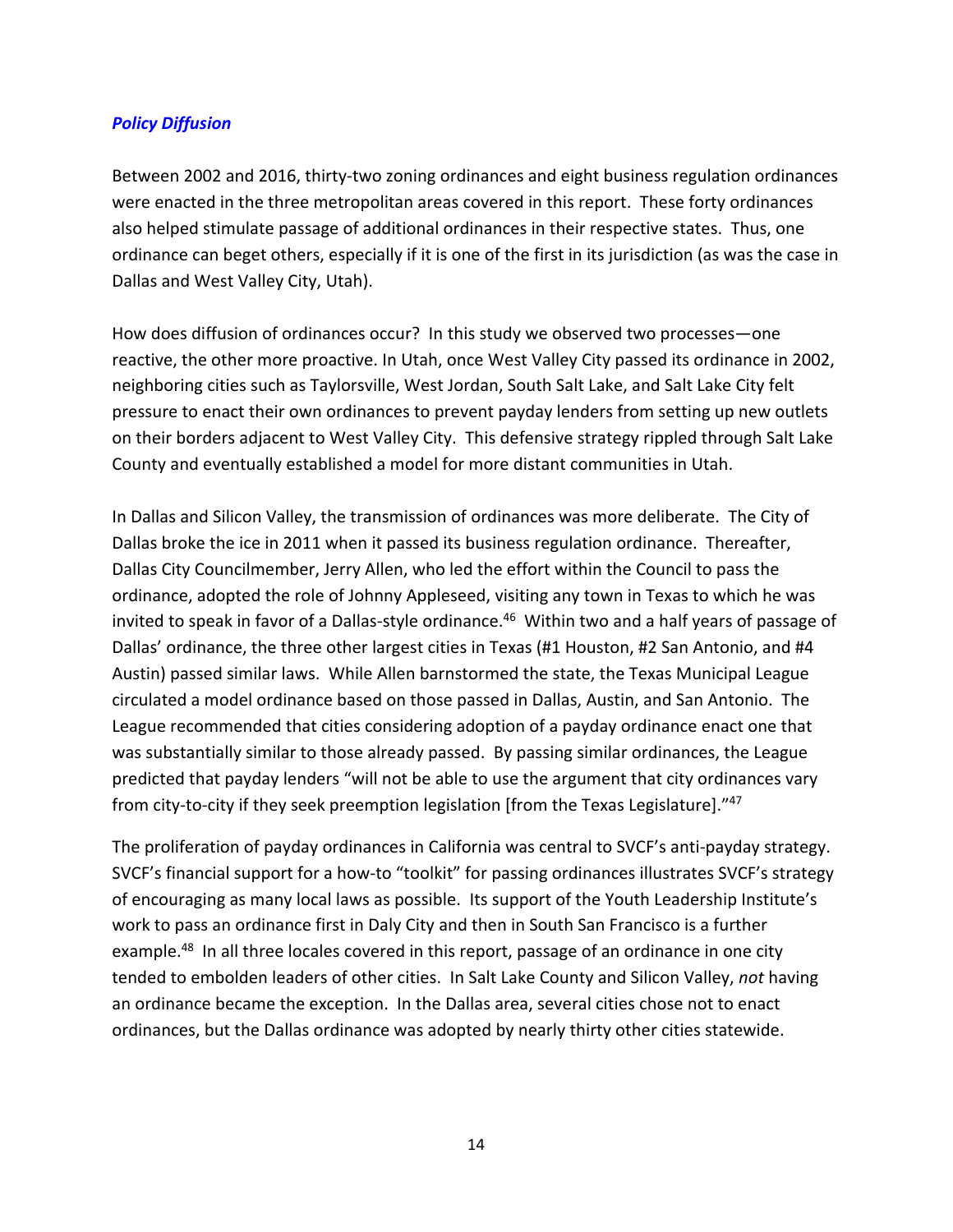## **Campaign Impacts**

Local zoning ordinances are, of course, a limited tool for addressing the problems associated with payday lending. While many advocates reported that their local ordinances reduced the numbers of loans and lenders in a particular area, causation issues make these claims difficult to substantiate with hard data. While these ordinances may reduce the supply of loans available through brick-and-mortar outlets over the long run, the ordinances' most significant impacts are more intangible. First, these campaigns can encourage stronger regulatory action from state and federal governments, and they can signal to marketplace actors that payday alternatives are needed. Second, as local ordinance campaigns receive media coverage and, in some instances, generate their own public messages, members of the public receive are exposed to largely negative information about the payday industry. And as one local ordinance campaign begets others, each serves as a further blow to the public image of payday lenders. Finally, local ordinance campaigns can have beneficial side effects for their participants in terms of stronger organizational capacity and greater sense of individual empowerment.<sup>49</sup>

## *State and Federal Action*

Campaigns for local ordinances are viewed by their participants as either substitutes for state action or as spurs to it. The passage of Dallas's business practices ordinance came only a few weeks after advocates realized that the Texas Legislature was not going to enact strong statewide protections.<sup>50</sup> Similarly in Utah, the perception among payday lending's opponents that the Utah Legislature was in the pocket of the payday industry suggested a second-best strategy of seeking local reforms.51

In California, SVCF viewed the passage of local ordinances in numerous jurisdictions as both an end in itself and as a means of building support for state- and federal-level action. In its first request for proposals, SVCF stated that "[i]n the long term we seek to contribute to state level reform by supporting advocacy efforts aimed at passage of a cap on payday loan interest."<sup>52</sup> Accordingly, grant applicants were encouraged to describe how their policy advocacy would "lead to meaningful reforms at the local level and build a constituency for state level reform in the future."53

Over time, SVCF also made grants that included support for the payday rule-making process at the U.S. Consumer Financial Protection Bureau. The Foundation's 2014 grant to the Center for Responsible Lending included the goal of encouraging "the Consumer Financial Protection Bureau to strengthen its regulatory oversight to end the payday debt trap."<sup>54</sup> In the same grant cycle, SVCF awarded funds to the Youth Leadership Institute, in part, to "push federal legislation to regulate the [payday] industry and advocate for quality youth financial products."55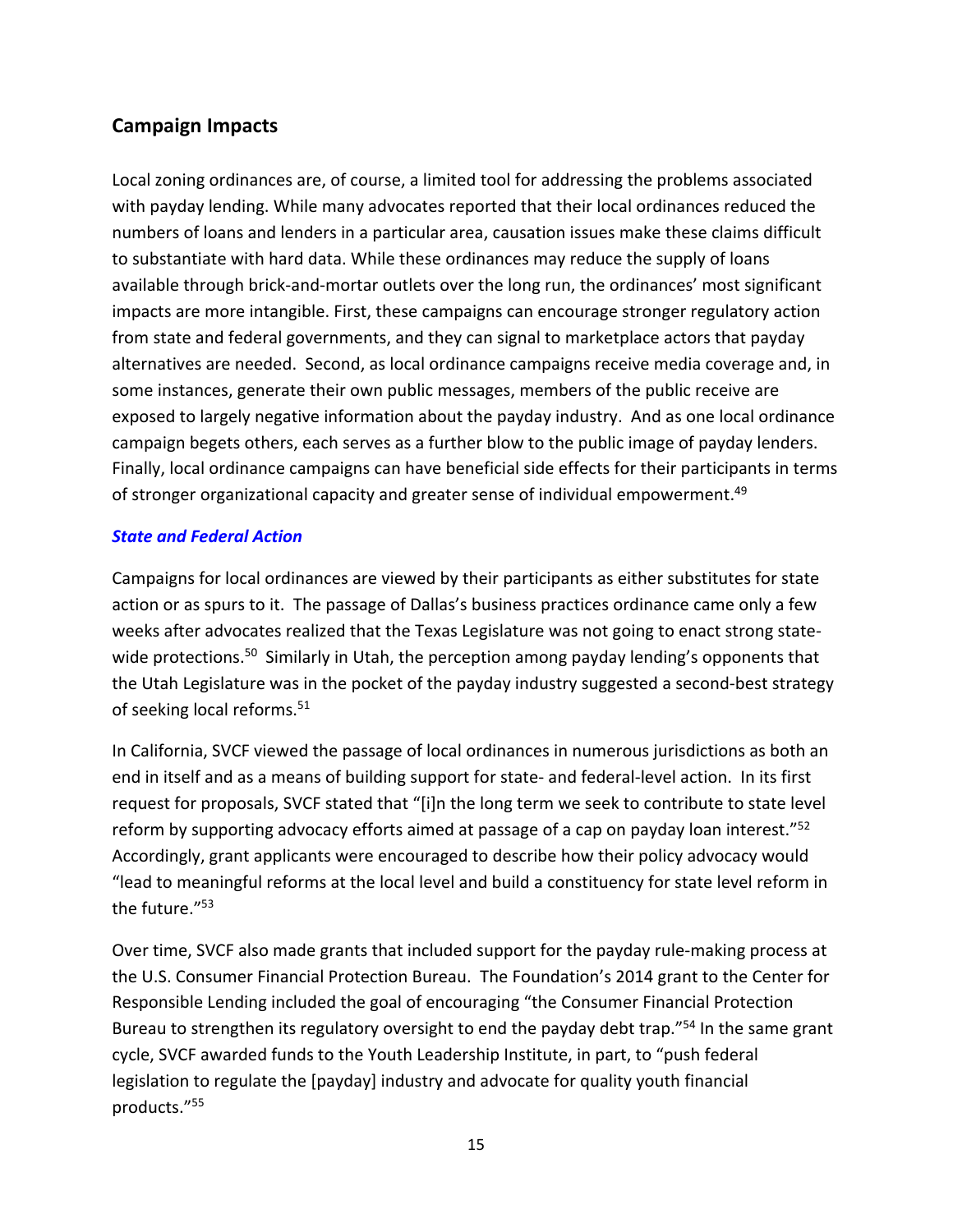Moving from local to state or federal advocacy also occurred in the absence of a foundation grant. In Dallas, Reverend Britt of CitySquare and the Anti-Poverty Coalition expanded the scope of his advocacy to include support for the CFPB's efforts to regulate payday lenders.<sup>56</sup> The same was true of Councilmen Allen.<sup>57</sup> In California, Daly City Councilmember Mike Guingona was not content with leading the way in passing a local ordinance in his city. He also wrote a letter to the CFPB urging it to enact payday lending reform.<sup>58</sup> In sum, once aware of the dangers of payday lending, advocates and local policy makers often felt compelled to work toward policy improvements at higher levels of government.

#### *Public Awareness and Opinion*

Media coverage of local campaigns to enact payday ordinances most likely influenced public opinion regarding payday lending, but ordinance advocates did not collect survey data regarding public awareness and sentiment. The one exception was a survey conducted by Goodwin Simon Strategic Research in November 2010 for the Center for Responsible Lending. The survey found that only 17% of registered voters in San Jose had favorable views regarding payday lenders, compared to 52% holding a negative opinion. In addition, respondents tended to be favorable toward additional restrictions on payday loan stores—restrictions that were being sought by the CAPP at the time. There is no post-ordinance survey that can be used to measure the possible impact of the ordinance campaign on public opinion in San Jose, let alone a before-after comparison in a comparable city without an ordinance campaign.

In the Silicon Valley, there were several efforts to influence public awareness of and sentiment toward payday lending *after* the successful completion of several ordinance campaigns. Shortly after passage of the San Jose ordinance, for example, CAPP purchased advertisements on the sides of buses that circulated throughout Santa Clara County.<sup>59</sup> A more personal and individualized effort to influence public opinion regarding payday lending was undertaken through financial education classes. Community Legal Services of East Palo Alto (CLESPA), Nuestra Casa, and the entrepreneurship-oriented Renaissance Mid-Peninsula offered consumer education classes to help people develop financial skills and thereby reduce the need for payday loans. In a particularly creative instance, Nuestra Casa incorporated education about payday lending into a class for undocumented residents seeking a driver's license under a new California law. The theory behind including payday lending education was that getting a license involves buying a car, and buying a car entails understanding credit, and understanding credit includes avoiding high-cost forms of borrowing such as payday loans.  $60$ 

While we cannot measure the impact of efforts to influence public opinion with any certainty, advocates believe that their efforts contributed to a marked cultural shift in the way payday lending is viewed by their fellow citizens. As Reverend Britt of Dallas CitySquare stated: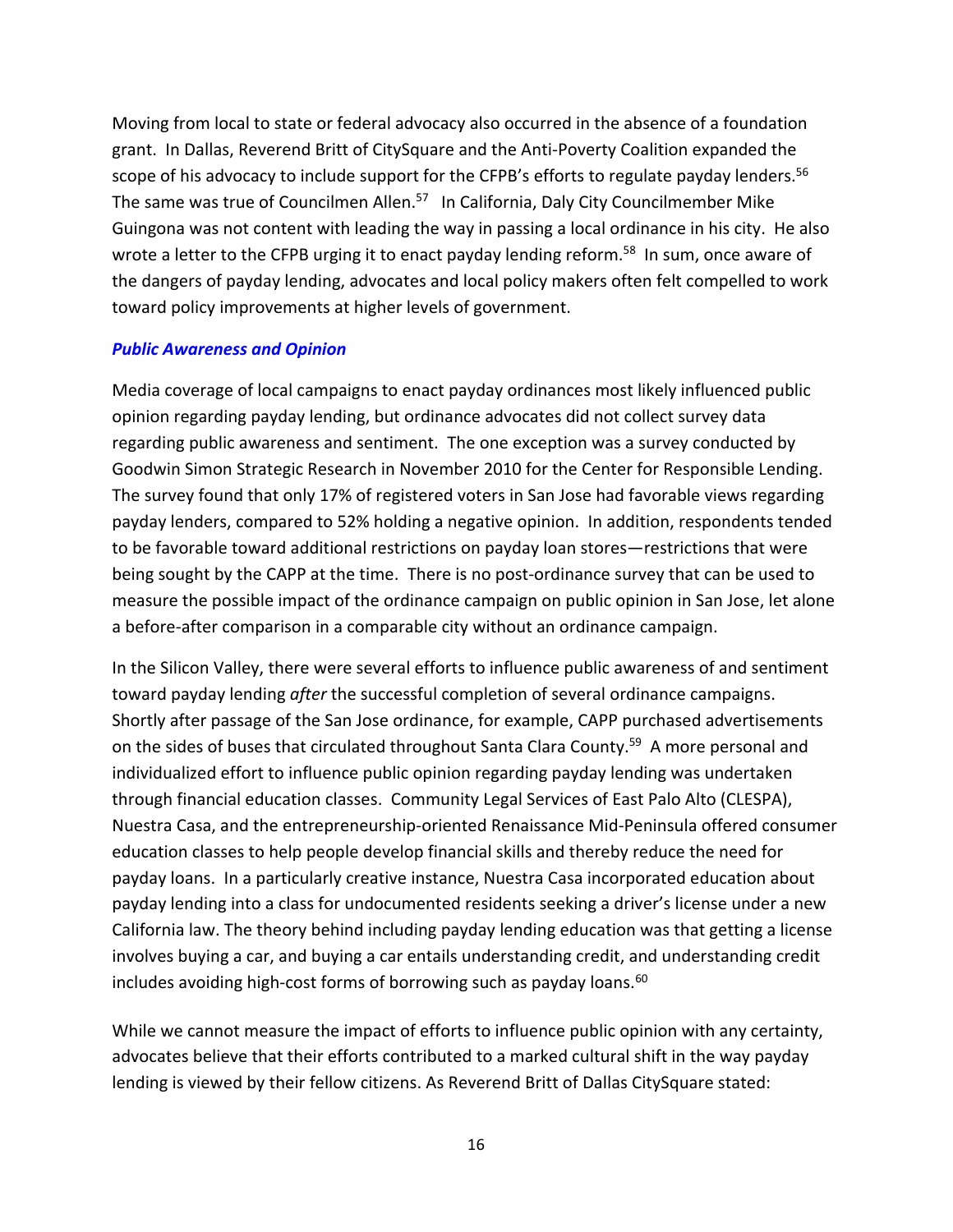We have been a significant voice bringing payday lending to the public consciousness, and we've actually changed the conversation about payday lending and about financial literacy and the need for financial literacy, not just among lower to middle class people, but for everybody. I don't think that that would have happened if we hadn't done this.<sup>61</sup>

In California, James Zahradka, formerly of the Law Foundation of Silicon Valley, reported that his coalition's efforts created a cultural sea change in which lenders were associated with societal ills. Zahradka explained the importance of getting city after city on record saying that payday loans are toxic products, and while legal, they are still a problematic land use. He believes that by regulating payday lenders in the same way as a liquor store or adult bookstore, a city makes a powerful contribution to changing the national culture with respect to high-cost lending. $62$ 

#### *Organizational and Individual Capacity*

The campaigns we studied changed many of their participants. In particular, organizations developed new relationships and expanded their missions. Individuals empowered themselves politically and strengthened their religious beliefs via social action.

As discussed above, coalitions played a central role in all three campaign locales. Utah's Coalition of Religious Communities (CORC) existed for a few years before it made payday lending one of its two signature issues (the other being removing the state sales tax on food). The Anti-Poverty Coalition of Greater Dallas (APC) and the Silicon Valley's CAPP made payday reform their initial priority. In so doing, APC and CAPP brought together diverse organizations with limited history of working together. As a result of their ordinance efforts, these organizations developed a durable spirit of cooperation. Consider the case of Dallas where the first ordinance was passed in 2011. In 2013, Friendship-West Church, with predominantly Black members and located in economically-challenged South Dallas, formed a "covenant of action" with Wilshire Baptist Church, with predominantly White and affluent members, to continue the battle against payday lending.<sup>63</sup> Their covenant commits Wilshire and Friendship-West to act "jointly to confront predatory lending practices that disproportionately harm the vulnerable . . . by educating our churches, advocating for more just laws, and creating alternative credit sources that promote the welfare of the lenders and borrowers alike."<sup>64</sup>

Several organizations reported that their mission was expanded to include policy advocacy by virtue of participating in a local ordinance movement. For example, Christian Luna of Sacred Heart Community Service in San Jose said that as a result of his organization's advocacy work around payday lending, Sacred Heart became more than a direct service provider; it became an advocacy organization.<sup>65</sup> Similarly, Kyra Kazantzis of the Law Foundation of Silicon Valley said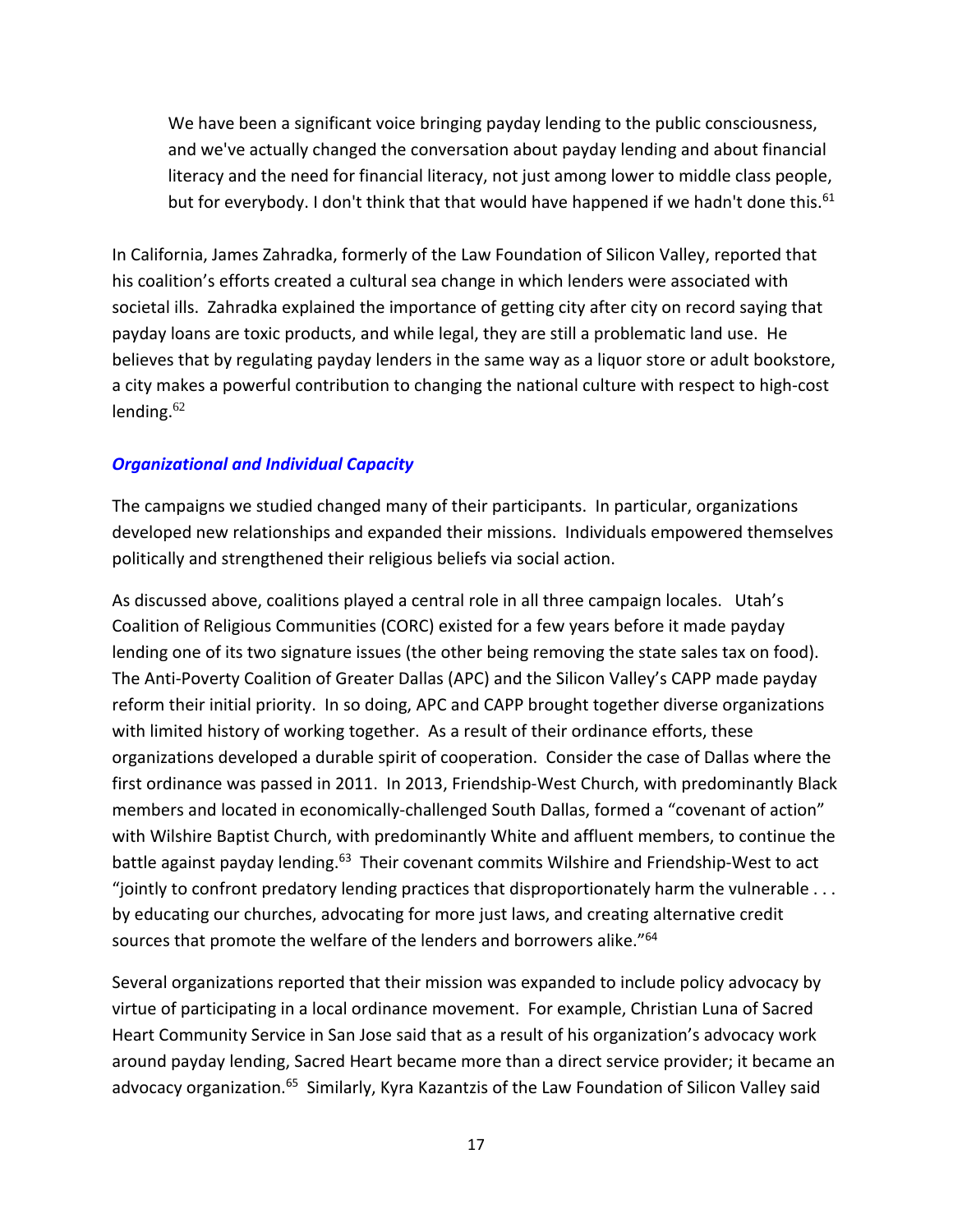that her organization had been affected by the process of working on payday lending reform. The experience taught the Law Foundation how to do a sustained, sophisticated, and coalitionbased policy campaign and led the organization to more prominently prioritize collaborative action. Regarding the Silicon Valley Council of Nonprofits, Kazantzis observed that it, too, had been changed by being an official endorser of CAPP.<sup>66</sup> She said: "Payday lending really solidified, in that entity's mind, that nonprofits should absolutely be doing policy advocacy."<sup>67</sup>

Individual empowerment occurred in parallel with the new relationships and expanded missions that developed for organizations that took part in ordinance campaigns. This process of empowerment applied to members of advocacy organizations who championed payday borrowers as well as to borrowers themselves. In Utah, Art Sutherland was a semi-retired engineer who was looking for a way to use his talents to help society. Beginning in 2005, he volunteered to help CORC with its anti-payday advocacy. Little did he know that a decade later he would be honored by *Money* magazine as one of its "50 Heroes."68 Another example involving much younger people comes from Silicon Valley where the anti-payday lending movement included two organizations that develop the leadership skills of youth.<sup>69</sup> Through their campaigns against payday lending, the young people organized by the Youth Leadership Institute (YLI) and their partner Mission SF Community Financial Center (now MyPath) learned to identify social problems, find their own voice in community, and navigate the political process.

As yet another instance of individual empowerment, Danielle Ayers, Minister of Justice of Friendship-West Baptist Church described the feeling of her church members after helping to enact Dallas' payday ordinance. Ayers reported that members "were encouraged and felt good. They felt that they had succeeded at something, that there was good news."70 These congregants retained the ability to mobilize when a few years later a plant nursery located near the church closed and was replaced by a title lender. Through the church's advocacy, the lender was forced to leave *after* it opened for business. Then, the restaurant chain Raising Cane's moved in, creating a huge, visible victory for the community.

Ordinance campaigns also taught payday loan borrowers to become their own advocates. In Silicon Valley, Sacred Heart Community Services not only gathered stories from payday borrowers but convinced some of them to speak about their experiences with payday loans in front of the San Jose Planning Commission and City Council. Christian Luna, a program manager at Sacred Heart, remarked that this act of standing up for themselves and others like them helped borrowers grow as individuals and feel part of something important.

Stephanie Mace of the United Way of Metropolitan Dallas (Dallas United Way) recounted a process of political engagement with a group of people who will never need to take out a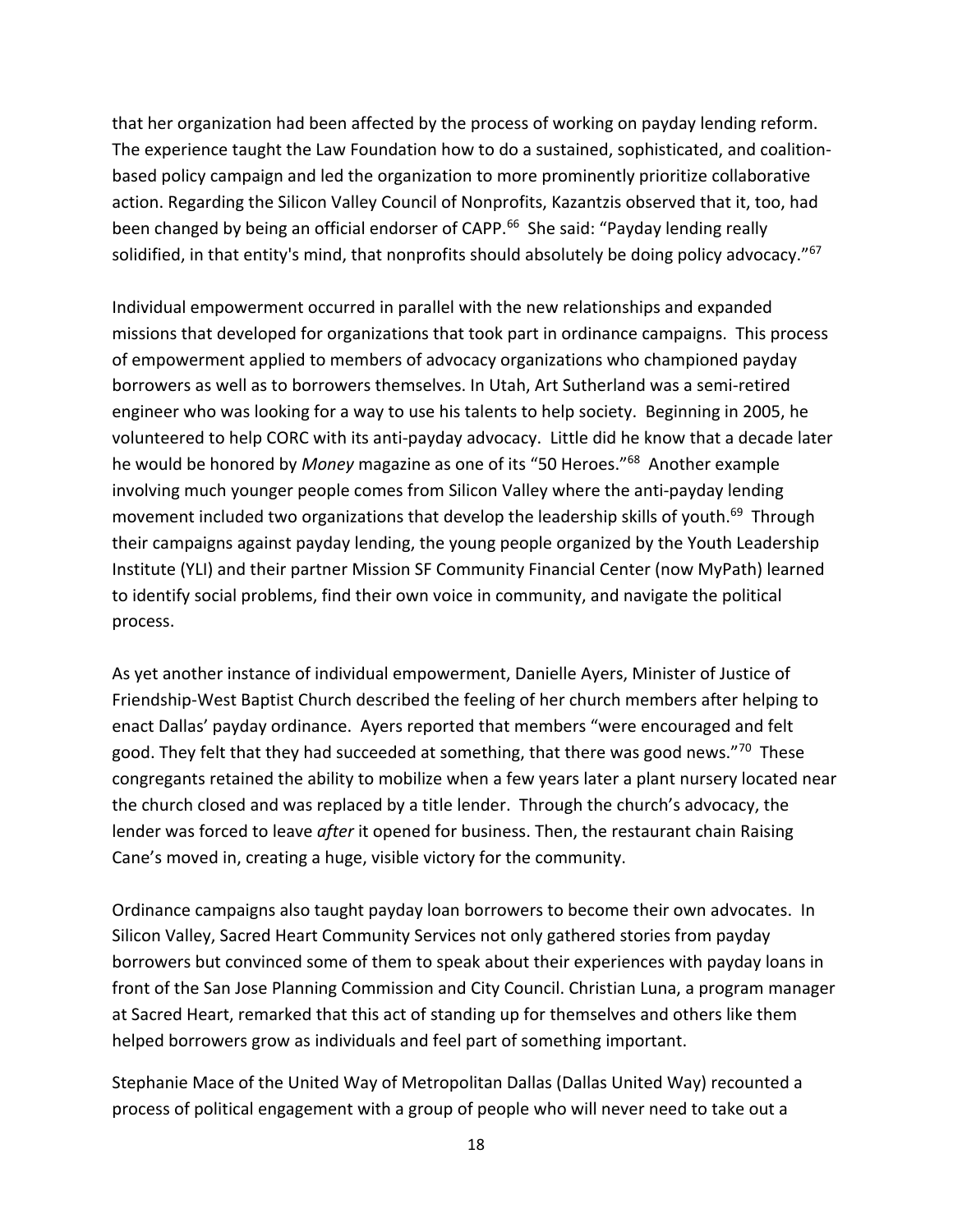payday loan—United Way's largest donors. The United Way trained some of them to go to payday stores and pose as borrowers who wanted to take out a \$500 loan. Based on their experience as secret shoppers, the donors were encouraged to speak with state and local politicians about the need for changing the law to make these loans more transparent and affordable.71

For some campaign participants, faith development rivaled political empowerment as an outcome for the many advocates who were motivated by their religious beliefs. Josephine Lopez Paul of the Industrial Areas Foundation in Dallas described a member of Father Dan Kelley's congregation at St. Joseph Catholic Church in Arlington as being surprised that she could be "a pretty effective speaker in front of the city council [while having] a way to live out my faith."72 Danielle Ayers called the same process "faith formation" and described how her Senior Pastor, Dr. Frederick D. Haynes, III, would urge parishioners to connect what they heard in church on Sunday morning with "how we live out our daily lives between Sundays." $73$ 

On at least one occasion, the opportunity for faith development came suddenly and unexpectedly. As Walker Moore of the Industrial Areas Foundation recalled the events, Father Kelley at St. Joseph's Church attended a meeting of the Arlington Chamber of Commerce to speak in favor of a payday ordinance. To his surprise, the meeting was being chaired by one of his congregants, a "pro-business, anti-regulation guy" who would normally oppose regulating lenders.<sup>74</sup> The councilmember now faced a conflict between his political and religious impulses, and he ended up taking no position on the proposed ordinance rather than opposing it.<sup>75</sup> In this instance, voting on payday ordinances forced a political leader to live his faith in public.

In sum, payday ordinance campaigns are designed to convince city leaders to address a local problem, but these campaigns can have many additional impacts. The campaigns may stimulate political action at the state and federal level. They can influence public opinion and knowledge about not only payday lending but asset building as well. Participation in these campaigns can also affect their organizational and individual participants. Organizations can find themselves with new relationships and with an expanded mission that includes policy advocacy. Finally, individuals may become more politically empowered and spiritually fulfilled as a result of being part of a payday ordinance campaign.

## **Lessons for Future Campaigns and Conclusion**

The following is a list of key observations from the three jurisdictions analyzed in this report. The observations highlight key components of successful campaigns and, as such, provide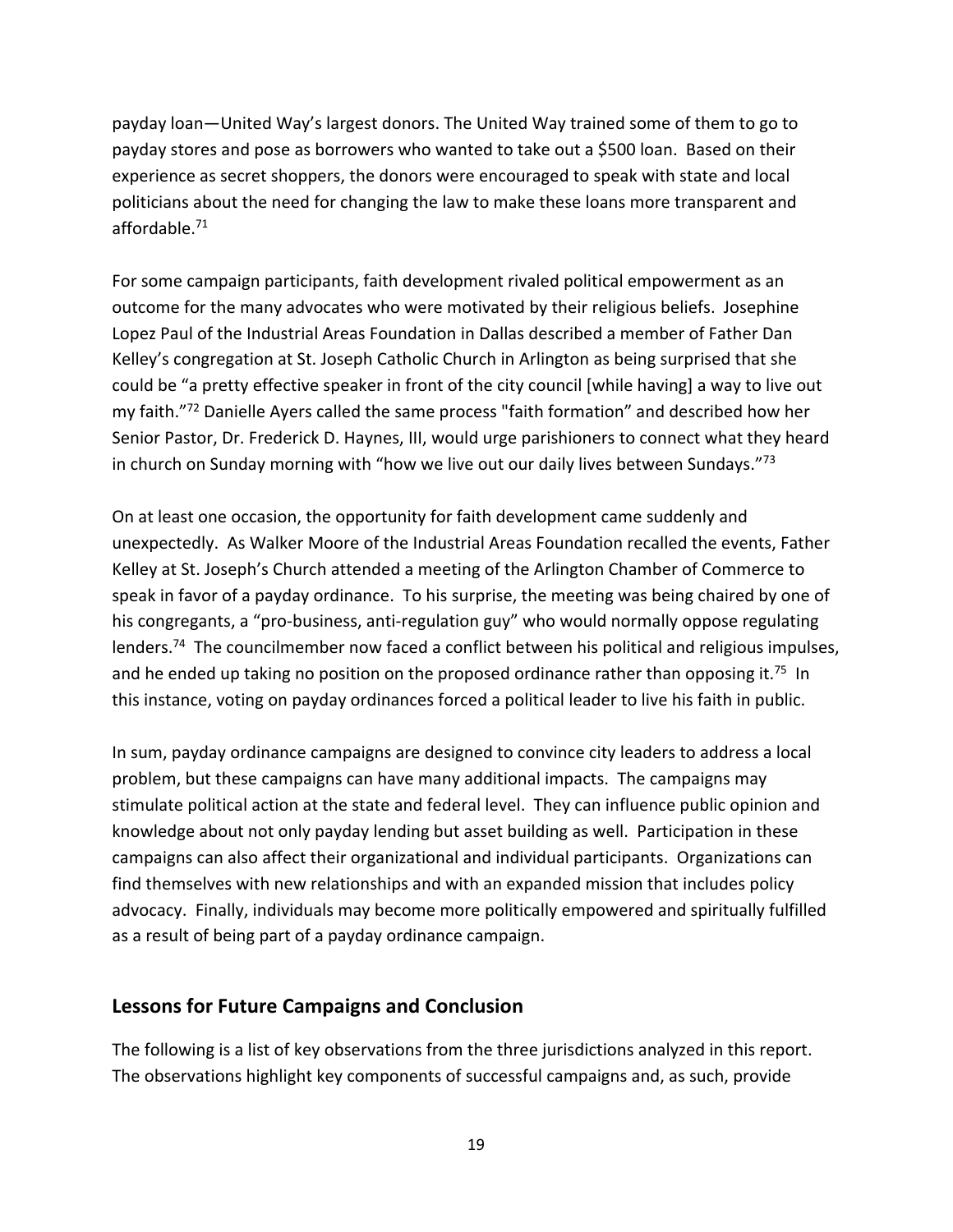guidance for other organizations and individuals who are planning ordinance campaigns in their cities (or counties).

*Lesson #1:* Coalitions of organizations served as the coordinating mechanism for campaigns in all three locales analyzed in this report. The coalitions varied in the breadth of their membership and their resources, but they were central in all of the major campaigns. Forming coalitions and developing rules for their operation should be one of the first tasks of payday reformers.

*Lesson #2:* Each of the leaders profiled in this report learned about the dark details of payday loans from borrowers themselves. Social service providers who were part of the coalitions played a crucial role in making contact with borrowers, gathering their stories, and empowering borrowers to tell these stories at public hearings.

*Lesson #3:* Financial support from Silicon Valley Community Foundation was essential for running a highly sophisticated set of campaigns involving a broad range of organizations, but it was absent in Dallas and Salt Lake. In Dallas, a campaign of equivalent impact to that in Silicon Valley was mounted by a coalition of local organizations that lacked special funding but were able to reassign personnel to the payday campaigns. In Utah, the absence of financial and human resources resulted in a bare-boned but spirited effort by a handful of people. Advocates should not assume that ample financial resources are necessary for a successful campaign.

*Lesson #4:* Including faith organizations in campaign coalitions and having faith leaders serve as figureheads adds enormously to campaign legitimacy in the eyes of the public and policy makers. Involve faith leaders in a meaningful and ongoing way early in any campaign.

*Lesson #5:* Advocates in all three study locales successfully cultivated support from major local newspapers and, to a lesser extent, television stations. Media coverage, op-ed articles, and supportive editorials helped create a pro-reform climate that was difficult for policy makers to ignore. Advocates should have a detailed strategy for working effectively with members of the local media.

*Lesson #6:* Advocates should identify and cultivate a member of the city council (or county board of supervisors) who will serve as their inside champion. This role includes mentoring advocates in the peculiarities of the local political process as well as lobbying fellow decision makers. In some instances, more than one potential champion may be available, making the choice of a champion especially delicate and important.

*Lesson #7:* Advocates should schedule meetings with city decision makers well in advance of any key votes. In these meetings, advocates should be ready to document the extent of payday lending in their communities and to present their arguments in favor of an ordinance. Because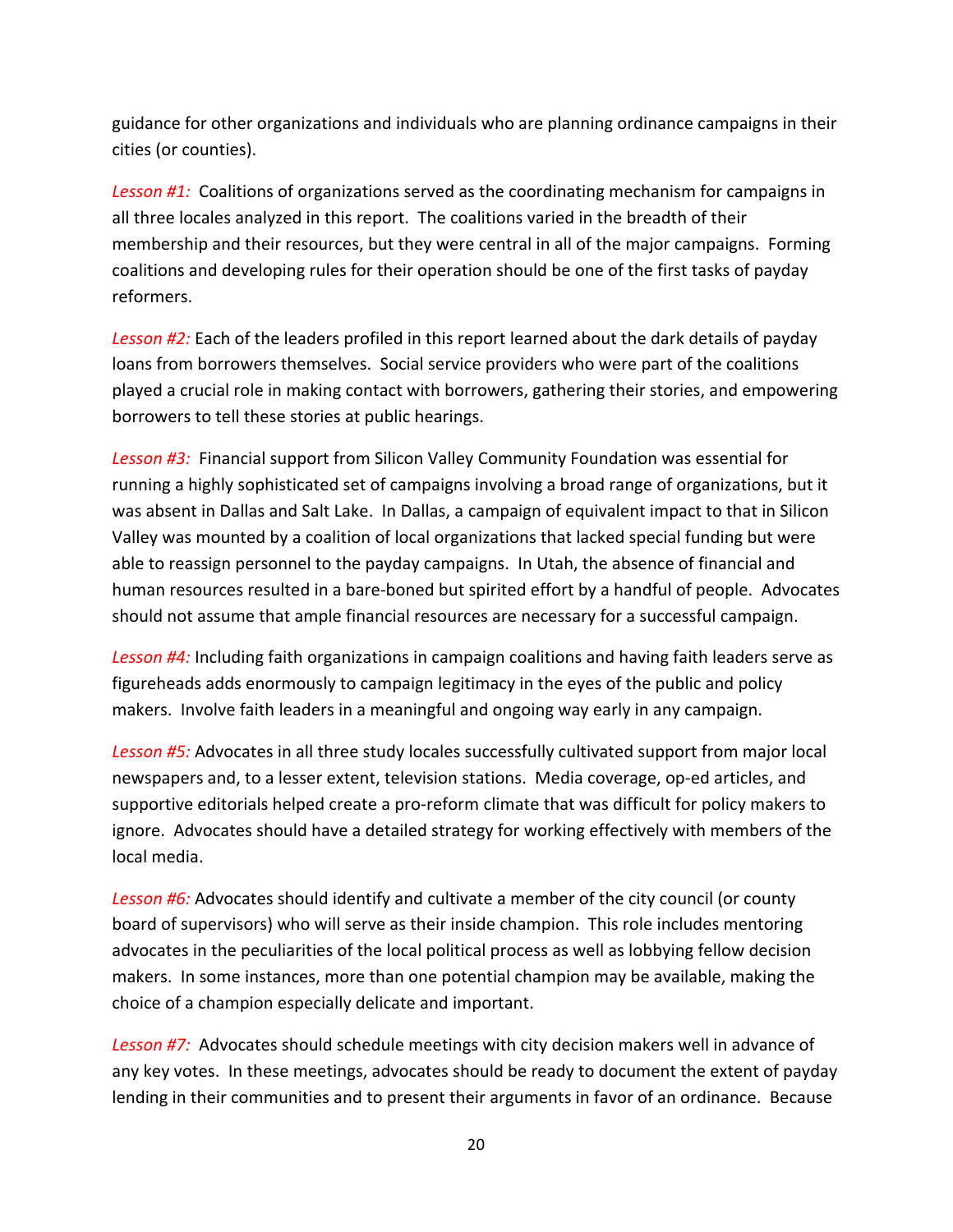different arguments may resonate with different city decision makers, advocates must be ready to argue for payday ordinances on the basis of the loans' primary impact on borrowers and on their secondary impact on local economies, crime, blight, and the general image of the city.

*Lesson #8:* Industry representatives will not always testify in public settings, but they will typically meet privately with sympathetic policy makers and express objections to local ordinances. Advocates must also be prepared to counter the arguments of their opponents, especially the notion that there are no alternatives to payday loans. If possible, advocates should develop a concrete list of payday alternatives that can be shared with members of the public as well as policy makers.

*Lesson #9:* Once successful at the city level, advocates should press for similar ordinances in other cities. These additional ordinances should be similar to each other to forestall industry complaints that complying with differing laws is excessively burdensome. There are, however, opportunities, to add features that strengthen the basic ordinance as long as they do not contradict the features of other ordinances (e.g., limiting store hours of operation; requiring a sign inside the store that describes alternatives to payday loans).

*Lesson #10:* Along with seeking additional local ordinances, advocates should continue to press for state- and federal-level reform. In this task, community groups are not alone. A national network of organizations already exists for the purpose of curbing payday lending and other forms of high-cost lending. Marked by an annual conference facilitated by the Consumer Federation of America, continuous communication via a listserv, and major policy successes, this network is for all intents and purposes a social movement.

In conclusion, no one ever claimed that enacting local payday ordinances would eliminate payday lending—let alone eliminate the economic and social conditions that drive people to resort to these loans. Nevertheless, campaigns in the three locales analyzed in this report clearly demonstrate that advocates and city leaders can do *something meaningful*, within the limits of their authority, to make a statement against payday lending. Their efforts have resulted in dozens of local ordinances that impose limits on the location, density, hours of operation, and, in the case of Texas, features of payday loans.

The campaigns have had a variety of beneficial secondary effects. The advocates helped build a climate for further reforms at the state and federal levels by contributing to a new narrative. This narrative confronts the payday industry's claim that their loans, while expensive, meet an urgent need when no other options are available. This narrative defines payday loans as dangerous "debt traps" to which society has an obligation to build better alternatives.

Beyond any impact on payday lending itself, the campaigners changed others and themselves. In the process of opposing payday lending, campaigning organizations discovered that policy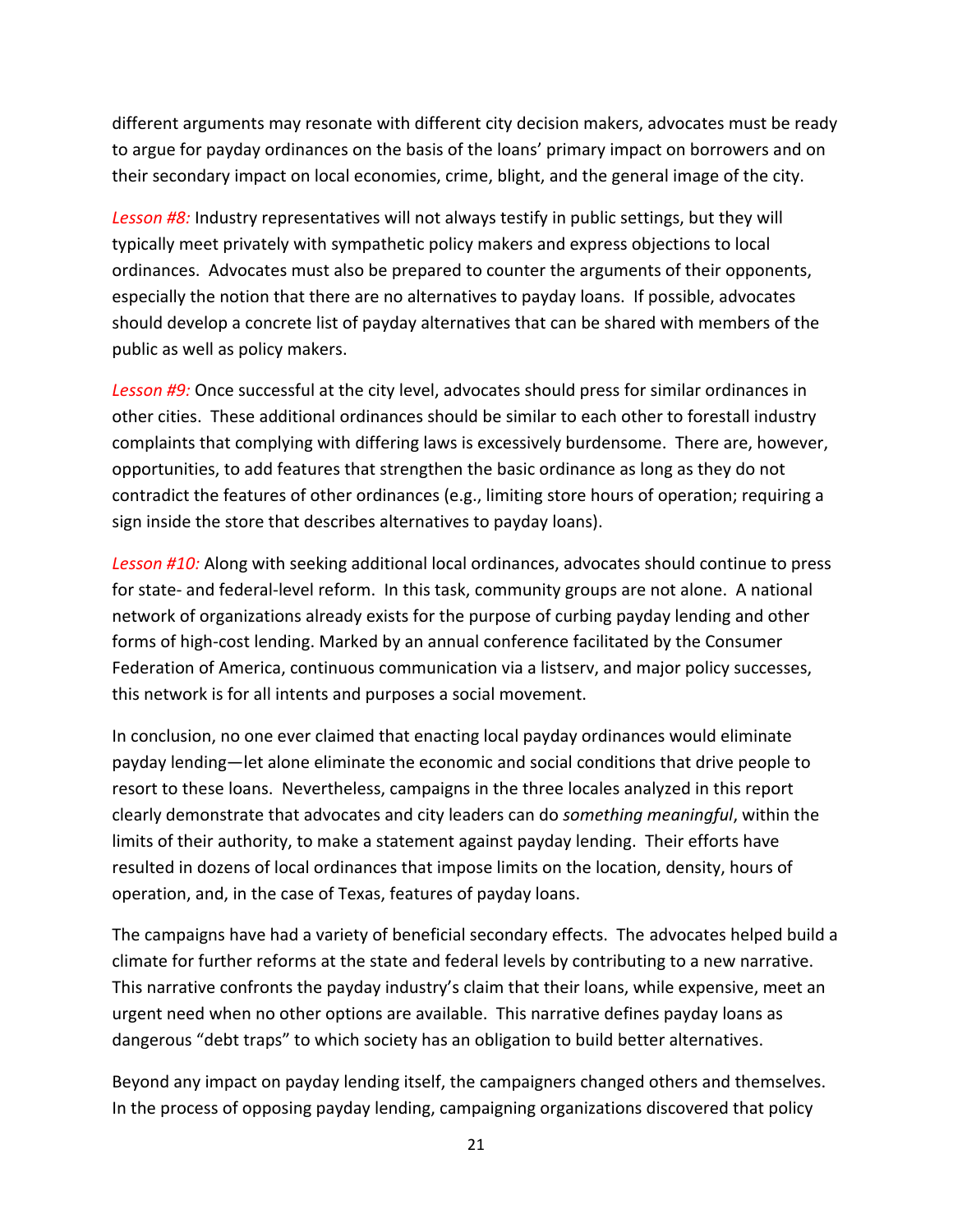advocacy was consistent with other missions, such as providing services to low-income people. These organizations also came to realize the power of coalitions and developed trust in their fellow organizations. Finally, individuals found their voice as active members of their communities and experienced the sense of empowerment that comes with matching beliefs with action.

-----

#### **Endnotes**

 $1$  In this report, we use the term "payday lending" to include auto title loans. Some of the local ordinances that we examine refer only to payday loans while others encompass payday loans, auto title loans, and, occasionally, other small-dollar loans such as high-cost installment loans.

 $2$  Salt Lake is shorthand for Salt Lake County, a jurisdiction with thirteen cities. Dallas is shorthand for Dallas and Denton counties. Silicon Valley refers to Santa Clara and San Mateo counties. 3

 To support the twenty-year claim, one can point to Michael Hudson's book, *Merchants of Misery* (Monroe, Maine: Common Courage Press). Jean Ann Fox's efforts go back at least as far as 1997. See: *The High Cost of 'Banking' at the Corner Check Casher: Check Cashing Outlet Fees and Payday Loa*ns (Washington, DC: Consumer Federation of America, August 1997).

4 See Chester Hartman and Gregory D. Squires, editors, *From Foreclosure to Fair Lending* (New York: New Viking Press, 2013); Mary Lou Finley, Bernard LaFayette, Jr., James R. Ralph, Jr., and Pam Smith, editors, *The Chicago Freedom Movement* (University Press of Kentucky, 2016). 5

<sup>5</sup> Dan Immergluck, *Credit to the Community* (Armonk, NY: M.E. Sharp, 2004).

 $6$  See: Souphala Chomsisengphet and Anthony Pennington-Cross, "The Evolution of the Subprime Mortgage Market," *Federal Reserve Bank of St. Louis Review*, January/February 2006, 88(1), pp. 31-56,

https://research.stlouisfed.org/publications/review/06/01/ChomPennCross.pdf; Dan Immergluck and Marti Wiles, *Two Steps Back: Predatory Lending, the Dual Mortgage Market, and the Undoing of Community Development* (Chicago: Woodstock Institute, 1999); Michael Hudson, Merchants of Misery (Monroe, MA: Common Courage Press, 1996); Robert Mayer, *Quick Cash* (DeKalb, IL: Northern Illinois University Press, 2010); Christopher L. Peterson, Taming the Sharks (Akron, OH: University of Akron Press, 2004); Gary Rivlin, *Broke, USA* (New York, NY: Harper Business, 2010.

7 Elizabeth Warren, "Unsafe at Any Rate," *Democracy, A Journal of Ideas*, Summer 2007, No. 5, http://democracyjournal.org/magazine/5/unsafe-at-any-rate/. 8

Larry Kirsch and Robert N. Mayer, *Financial Justice* (Santa Barbara, CA: Praeger, 2013). 9

 "A Lifetime of Assets—Asset Preservation: Trends and Interventions in Asset Stripping Services and Products,*" National Community Reinvestment Coalition and Woodstock Institute*, September 2006, http://communitywealth.org/sites/clone.community-wealth.org/files/downloads/paper-ncrc-woodstock.pdf; Nicholas Bianchi, "Profiting from Poverty: How Payday Lenders Strip Wealth from the Working-Poor for Record Profits," A Report by National People's Action, Chicago, Illinois, January, 2012, http://npa-

us.org/files/images/profiting\_from\_poverty\_npa\_payday\_loan\_report\_jan\_2012\_0.pdf. 10 Letter to the Honorable Richard Cordray, Director of the Consumer Financial Protection Bureau from 700 organizations on the letter head of Stop the Debt Trap, October 6, 2016, http://stopthedebttrap.org/wp-<br>content/uploads/2016/10/sign-on-comment.pdf.

<sup>11</sup> Jean Ann Fox, "Payday Loan Advocacy," in Watchdogs and Whisteblowers, eds. Stephen Brobeck and Robert N. Mayer (Santa Barbara, CA: Greenwood, 2015), 350.

 $12$  Some of the organizations that initially participated in Americans for Financial Reform (AFR) were primarily interested in aspects of the Dodd-Frank Act that had little to do with consumer protection and fair lending (e.g.,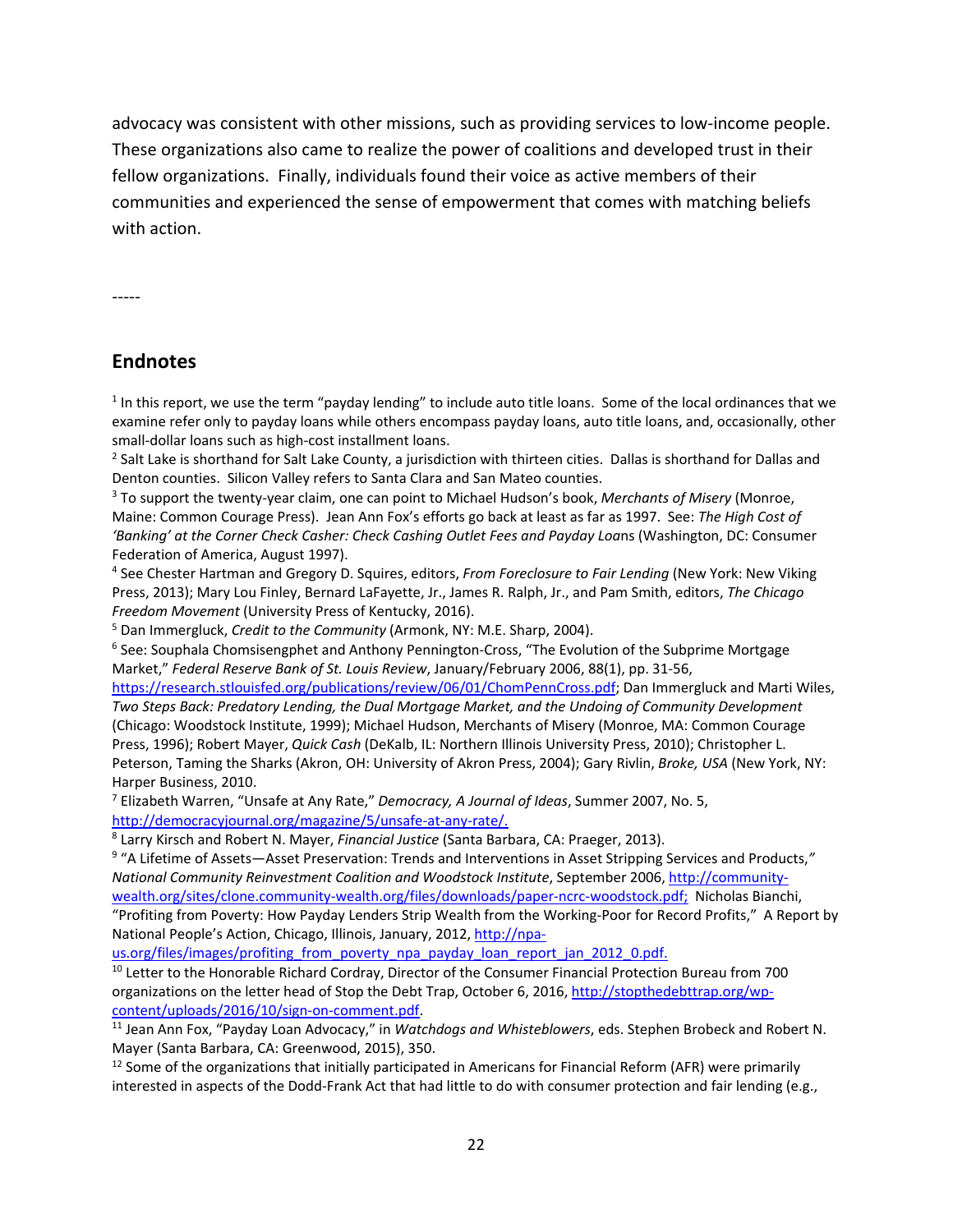systemic risk; financial derivatives; executive compensation). AFR continues to be engaged in a variety of issues, only some of which pertain to fair lending.

<sup>13</sup> Kelly Griffith, Linda Hilton, and Lynn Drysdale, "Controlling the Growth of Payday Lending Through Local Ordinances and Resolutions: A Guide for Advocacy Groups and Government Officials," October 2012, Appendix 1 Updated December, 2013, http://www.economicintegrity.org/files/cei\_zoning\_manual\_pdl-localordinance\_as\_of\_11\_16.pdf. 14 Ibid.

<sup>15</sup> "Taking the First Step: Six Ways to Start Building Financial Security and Opportunity at the Local Level," *Corporation for Enterprise Development (CFED),* December 2012,

http://cfed.org/assets/pdfs/Taking\_the\_First\_Step.pdf ; Adam B. Summers, "Payday Lending: Protecting or Harming Consumers? Policy Study 420," Reason Foundation, November 2013,

http://reason.org/files/payday\_lending\_regulation.pdf.<br><sup>16</sup> Tim Lohrentz, "Tools for Advocates of Limiting Payday Lending." *Center for Community Economic Development*, June 2013, http://ww1.insightcced.org/uploads/assets/paydaylending/plat.pdf. 17 Griffith et al., *op cit.* 

<sup>18</sup> While Arizona forbids payday loans, it has no restrictions on title loans, which are now extremely common throughout the state.

<sup>19</sup> The full list of interviewees is found in Exhibit A.

<sup>20</sup> The human subjects committees of the University of Utah and University of New Mexico approved subject recruitment and interview procedures. Study participants were asked in advance whether their interviews could be audio recorded, and permission was documented in writing or, more often, verbally at the beginning of each recording. Interviewees were told that they would have opportunity to review any quotations attributed to them in a draft of this report and, if they wished, have their quotations deleted. All participants gave their consent to be recorded under this condition.

21 Fabrizio Gilardi, "Four Ways We Can Improve Policy Diffusion Research," *State Politics & Policy Quarterly* 16, no. 1 (2016): 8-21, http://www.fabriziogilardi.org/resources/papers/Gilardi-SPPQ-2016.pdf. 22 "Marijuana Law Reform Timeline," *Norml.org,* accessed November 21, 2016,

http://norml.org/shop/item/marijuana-law-reform-timeline.<br><sup>23</sup> Policy entrepreneurs can be individuals or organizations, government insiders or activist outsiders, but they always display a willingness to invest their resources (whether money, time, energy, or reputation) to seek a policy change. They must also be well versed in government processes and be able to judge when windows of opportunity exist. See John W. Kingdon, *Agendas, Alternatives, and Public Policies* (Boston: Little, Brown, 1984); Michael Mintrom, "Policy Entrepreneurs and the Diffusion of Innovation," *American Journal of Political Science* 41, no. 3 (1997): 738-70.

<sup>24</sup> Christopher Peterson Interview, pp. 2-3.

<sup>25</sup> Rev. Gerald Britt, "Fighting Those Who Prey Upon the Struggling," *Dallas Morning News*, October 29, 2010.<br><sup>26</sup> Kace Strader Interview. p. 3.

27 "A New Way Forward: A Look at Silicon Valley Community Foundation's First Year," *Silicon Valley Community Foundation*, accessed November 21, 2016, http://www.siliconvalleycf.org/docs/yearInReview9\_web2.pdf; "Community Economic Development Strategic Conversation Proceedings, South San Francisco, California,

September 27, 2007," *Silicon Valley Community Foundation*,

http://www.siliconvalleycf.org/docs/cip/CEDproceedings\_final.pdf. 28 "Grantmaking Strategies: Executive Summary," *Silicon Valley Community Foundation*, accessed November 21, 2016, http://www.siliconvalleycf.org/grantmaking-strategies/pdf/executive-summary.pdf.<br><sup>29</sup> Jerry Allen Interview, p. 6.

30 John D. McCarthy and Mayer N. Zald, "Resource Mobilization and Social Movements: A Partial Theory," *The American Journal of Sociology* 82, no. 6 (1977): 1212-41.<br><sup>31</sup> J. Craig Jenkins, "Resource Mobilization Theory and the Study of Social Movements," *Annual Review of Sociology* 

9 (1983): 527-53.

32 "Grantees List," *Silicon Valley Community Foundation*, September 10, 2008,

http://www.siliconvalleycf.org/grantees-list.<br><sup>33</sup> Goodwin Simon Strategic Research, *San Jose Payday Loan Store Restrictions Survey*, Center for Responsible Lending, Goodwin Simon Strategic Research, Oakland, California, December 2010,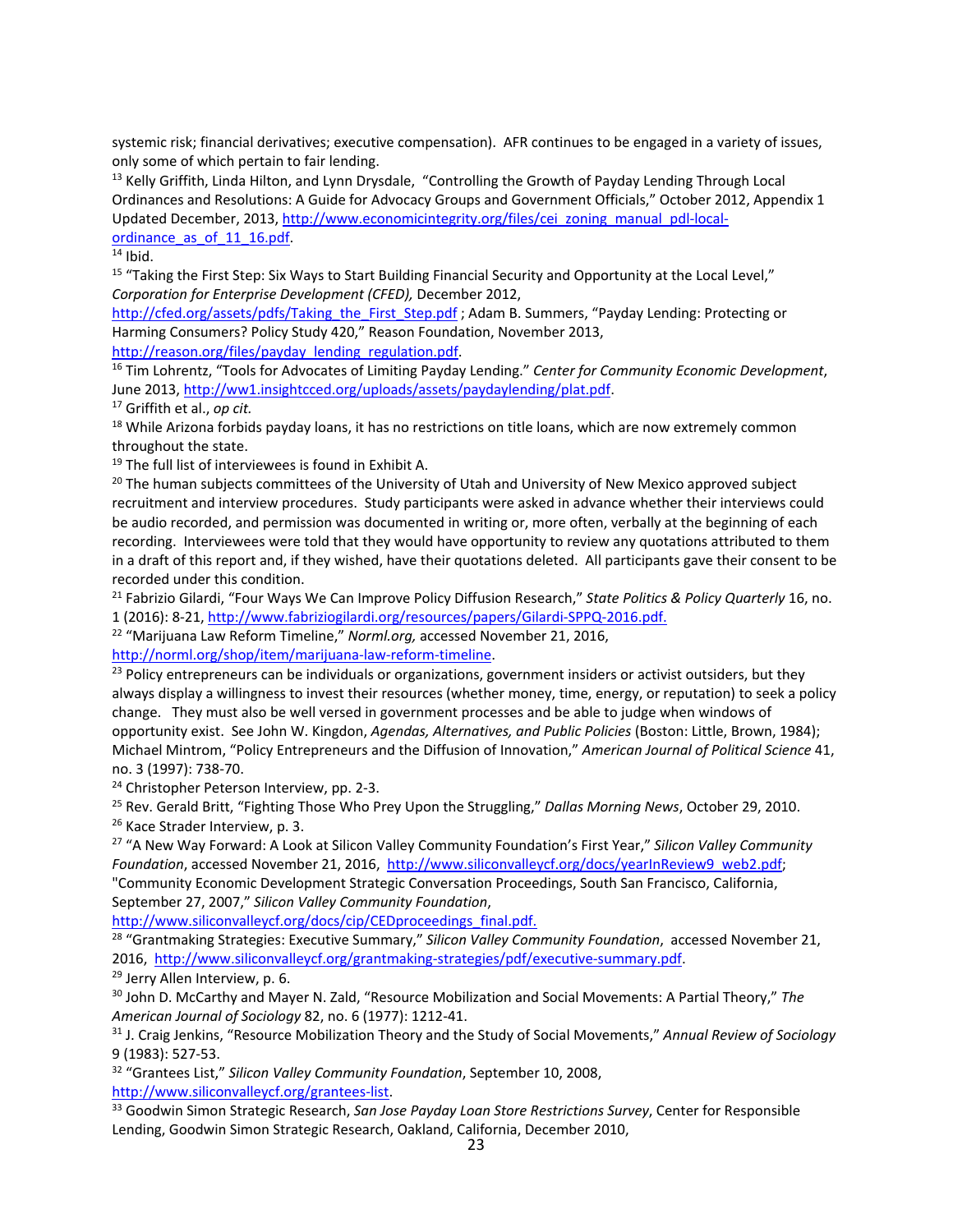http://www.responsiblelending.org/california/ca-payday/research-analysis/San-Jose-Payday-Lending-Voter-Poll-

Memo.pdf; Goodwin Simon Strategic Research, *Key Findings from Payday Loan Users Focus Groups*, Goodwin Simon Strategic Research, Center for Responsible Lending, Oakland, California, December, 2009.<br><sup>34</sup> David Rusk, *Inside Game/Outside Game: Winning Strategies for Saving Urban America* (Washington, DC:

Brookings Institution Press, 1999).

<sup>35</sup> "Anti Payday Lending Grantees 2011," *Silicon Valley Community Foundation*, accessed November 21, 2016, http://www.siliconvalleycf.org/anti-payday-lending-grantees-2011.

<sup>36</sup> Patrick O'Keefe, Staff Report, City of South San Francisco, California, May 14, 2014, http://ci-ssfca.granicus.com/MetaViewer.php?view\_id=2&clip\_id=762&meta\_id=55980.

37 "Collaborating for Change: 2010 Year in Review," *Silicon Valley Community Foundation*, February 2011,

http://www.siliconvalleycf.org/docs/svcf-year-end-report.pdf. 38 "Finding Alternatives to Payday Loans," *California Money, KQED Radio*, December 21, 2010,

http://www.kqed.org/a/californiamoney/R201012210733.<br><sup>39</sup> Coalition Against Payday Predators: When Cash Runs Out: Discussing the Spectrum of Alternatives," *San Jose Peace & Justice Center*, February 2012,

http://www.sanjosepeace.org/calendar\_event.php?eid=20120203170509588. 40 Ordinance No. 3002-13, City Council of the City of Sunnyvale,

http://sunnyvale.ca.gov/Portals/0/Sunnyvale/CouncilReports/2013/3002-13.pdf. 41 "The Payday Problem: Fighting the Debt Trap Through Advocacy, Policy and Education," *Silicon Valley Community Foundation,* Spring 2011, http://www.siliconvalleycf.org/one-innovation-through-philanthropy/spring-

11/one-innovation-through-philanthropy-spring-11.pdf, p. 11. 42 "Anti Payday Lending Grantees 2012," *Silicon Valley Community Foundation*, http://www.siliconvalleycf.org/antipayday-lending-grantees-2012. 43 "Anti-Payday Lending Grantees 2015," *Silicon Valley Community Foundation*,

http://www.siliconvalleycf.org/anti-payday-lending-grantees-2015.<br><sup>44</sup> Britt, 2010, *op. cit.* 45 "A Toolkit for Cities: Increasing Access to Fair, Low-Cost Loans," Texas Appleseed, August 2016, https://www.texasappleseed.org/sites/default/files/Toolkit\_forCities\_Entire.pdf. 46 "Other Cities Following Dallas' Lead in Payday Loan Laws, *Lake Highlands Advocate*, September 7, 2011,

http://lakehighlands.advocatemag.com/2011/09/other-cities-following-dallas-lead-in-payday-loan-laws/; "Hotly Debated Payday Lending Ordinance Passed by City Council," KSAT-12m September 20, 2012,

http://www.ksat.com/news/hotly-debated-payday-lending-ordinance-passed-by-city-council; Ty Johnson, "Payday Loan Ordinance Gets Initial OK by Commission," *Brownsville Herald*, September 3, 2014,

http://www.brownsvilleherald.com/premium/article\_a60b63c8-3313-11e4-80f9-0017a43b2370.html.

47 "Example Ordinance Disclaimer," *Texas Municipal League*, http://www.tml.org/payday-example-ordinance. 48 "Anti-Payday Lending Grantees 2013," *Silicon Valley Community Foundation*,

http://www.siliconvalleycf.org/anti-payday-lending-grantees-2013.<br><sup>49</sup> There may have been additional campaign impacts. In August 2015, Facebook banned advertisements from payday lenders. It might be purely coincidental, but Facebook's founder and CEO began making sizable donations to SVCF beginning in December, 2012, shortly after SVCF's success in getting payday ordinances enacted in San Jose and several other Silicon Valley cities. See: Nathan Oivarez-Giles, "Who's Getting Zuckerberg's \$1 Billion?" *The Wall Street Journal*, December 19, 2013.<br><sup>50</sup> Jerry Allen Interview, pp. 5-6.

<sup>51</sup> Lee Davidson, "Utah Too Lax on Payday Lenders?," *Deseret News*, November 15, 2005,<br>http://www.deseretnews.com/article/635159502/Utah-too-lax-on-payday-lenders.html?pg=all.

<sup>52</sup> Grantmaking Strategies: Request for Proposals: Economic Security Strategy: Anti-Payday Lending Policy Advocacy, Silicon Valley Community Foundation, June 18, 2009, http://www.siliconvalleycf.org/grantmakingstrategies/pdf/anti-payday-lending.pdf.<br><sup>53</sup> Ibid.

54 "Anti-Payday Lending Grantees 2014," *Silicon Valley Community Foundation*, http://www.siliconvalleycf.org/anti-payday-lending-grantees-2014.<br><sup>55</sup> Ibid.